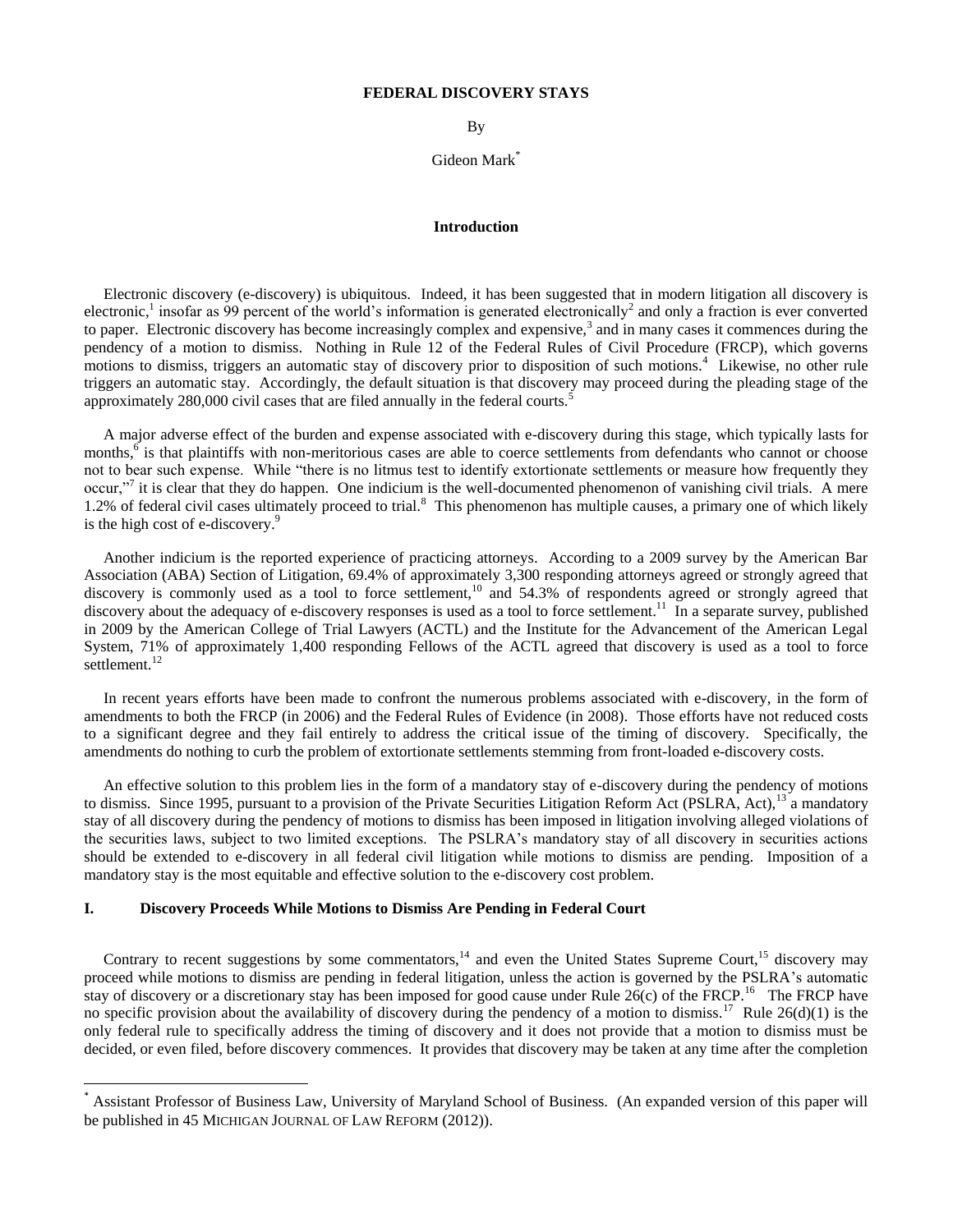of the initial discovery conference mandated by Rule 26(f), which must take place as soon as practicable and not later than 21 days before a scheduling conference is to be held or a scheduling order is due under Rule  $16(b)$ .<sup>18</sup> In turn, Rule  $16(b)$ requires that a scheduling order be issued as soon as practicable, but in any event within the earlier of 120 days after any defendant has been served with the initial complaint in the action or 90 days after any defendant has appeared.<sup>19</sup> No aspect of this sequence establishes that a motion to dismiss must be decided, or even filed, prior to the completion of the Rule 26(f) discovery conference.<sup>20</sup> Indeed, Rule 12(i) provides that a court may defer resolving a motion to dismiss until trial.<sup>21</sup>

The general rule that discovery may proceed while motions to dismiss are pending<sup>22</sup> has been repeatedly underscored by federal courts. The Seventh Circuit has stated that "[d]iscovery need not cease during the pendency of a motion to dismiss,"<sup>23</sup> and many courts<sup>24</sup> and scholars<sup>25</sup> are in accord. Finally, the fact that Congress specifically included a mandatory stay provision in the PSLRA strongly militates against the notion that the FRCP provide for a mandatory stay in all civil litigation.<sup>26</sup>

While there is no automatic stay of discovery in federal actions not governed by the PSLRA,<sup>27</sup> Rule 26(c) of the FRCP authorizes the imposition of discretionary stays, subject to a showing of good cause,<sup>28</sup> which is nowhere defined in that rule or in the accompanying Advisory Committee's Notes. It is frequently remarked by federal courts that Rule 26(c) discovery stays are disfavored.<sup>29</sup> Consistent with this prevailing view, courts strictly apply the good cause requirement.<sup>30</sup>

The mere filing of a case-dispositive motion, or intent to file such a motion, does not constitute good cause.<sup>31</sup> Much more must be shown by defendants, but courts disagree as to what must be shown.<sup>32</sup> At least ten similar but non-identical multifactor tests have been devised by federal district courts to determine good cause in connection with Rule 26(c). Most of the tests focus on the prejudice to the party opposing the stay and the burden on the party resisting discovery, but this focus is not universal and numerous other factors have been listed by district courts.<sup>33</sup>

 The discretionary use by federal district courts of the multiple, conflicting tests that have been adopted is largely unreviewable. Neither the grant nor the denial of a motion for stay of discovery pending resolution of a motion to dismiss is a final appealable order of the district court. In general, federal discovery orders are not immediately appealable final orders because they do not end the litigation on the merits.<sup>34</sup> If discovery is stayed, and then an action is dismissed without leave to amend pursuant to Rule  $12(b)$  (6), the dismissal and stay can be reviewed, but the standard of review is abuse of discretion.<sup>35</sup> On review, it is extremely unlikely that an appellate court would find that a stay of discovery constituted reversible error.<sup>36</sup> If discovery is not stayed, and then a motion to dismiss is denied, there is no appealable order. If the matter proceeds to trial and defendant wins, any errors in denying the stay and denying the motion to dismiss will be unreviewable, whereas if defendant loses at trial any error in denying the stay will be harmless.<sup>37</sup>

# **II. The Burden and Cost of E-Discovery**

A decade ago discovery accounted for at least half the cost of civil litigation and in complex litigation the share increased to 90% in cases in which it was actively employed.<sup>38</sup> There is conflicting evidence as to whether these shares have declined significantly since then, but they remain high.<sup>39</sup> Electronic discovery accounts for much of this cost,<sup>40</sup> as a function of several factors. The first factor is the sheer volume of electronically-stored information (ESI), which comes in numerous varieties<sup>41</sup> and is stored on an ever-expanding range of devices and platforms.<sup>42</sup> Even a simple dispute can involve millions of electronic documents.<sup>43</sup> The volume of ESI is much higher than with traditional paper documents, in part because the quantity of e-mails and instant messages (IMs) is so huge. It has been estimated that globally approximately 100 billion emails<sup>44</sup> and 12 billion IMs<sup>45</sup> are sent daily. The average employee sends and receives more than 135 e-mails each day<sup>46</sup> and large corporations like Microsoft receive 300-400 million internal and external e-mails each month.<sup>47</sup> Moreover, by some measures social networks already rival e-mails in importance. In 2009, time spent on social networks (Twitter, LinkedIn, Facebook, MySpace, and others) surpassed that for e-mail<sup>48</sup> and by 2014 the number of worldwide consumer and business social networking accounts is projected to reach 3.7 billion, virtually equal to the 3.8 billion worldwide e-mail accounts.<sup>49</sup> While courts are just beginning to grapple with this issue, social network activity can be discoverable ESI, at least in certain circumstances.<sup>50</sup>

 Overall, between 2005 and 2007 the average amount of data stored by a Fortune 1000 corporation grew from 190 terabytes  $(TBs)^{51}$  to 1,000 TBs (one petabyte).<sup>52</sup> In the same time period the average data sets at 9,000 U.S. midsize companies increased from two to 100 TBs.<sup>53</sup> In 2000, 70% of corporate records were stored in electronic format<sup>54</sup> and by 2008 this share had increased to an estimated 90%.<sup>55</sup>

A second factor is that discovery of ESI is significantly more complex than discovery of paper documents.<sup>56</sup> This is true partly because many, if not most, corporations fail to store and organize their ESI in ways that facilitate efficient collection and review.<sup>57</sup> Much ESI is saved on backup tapes to guard against catastrophic computer failure. Backup tape cartridge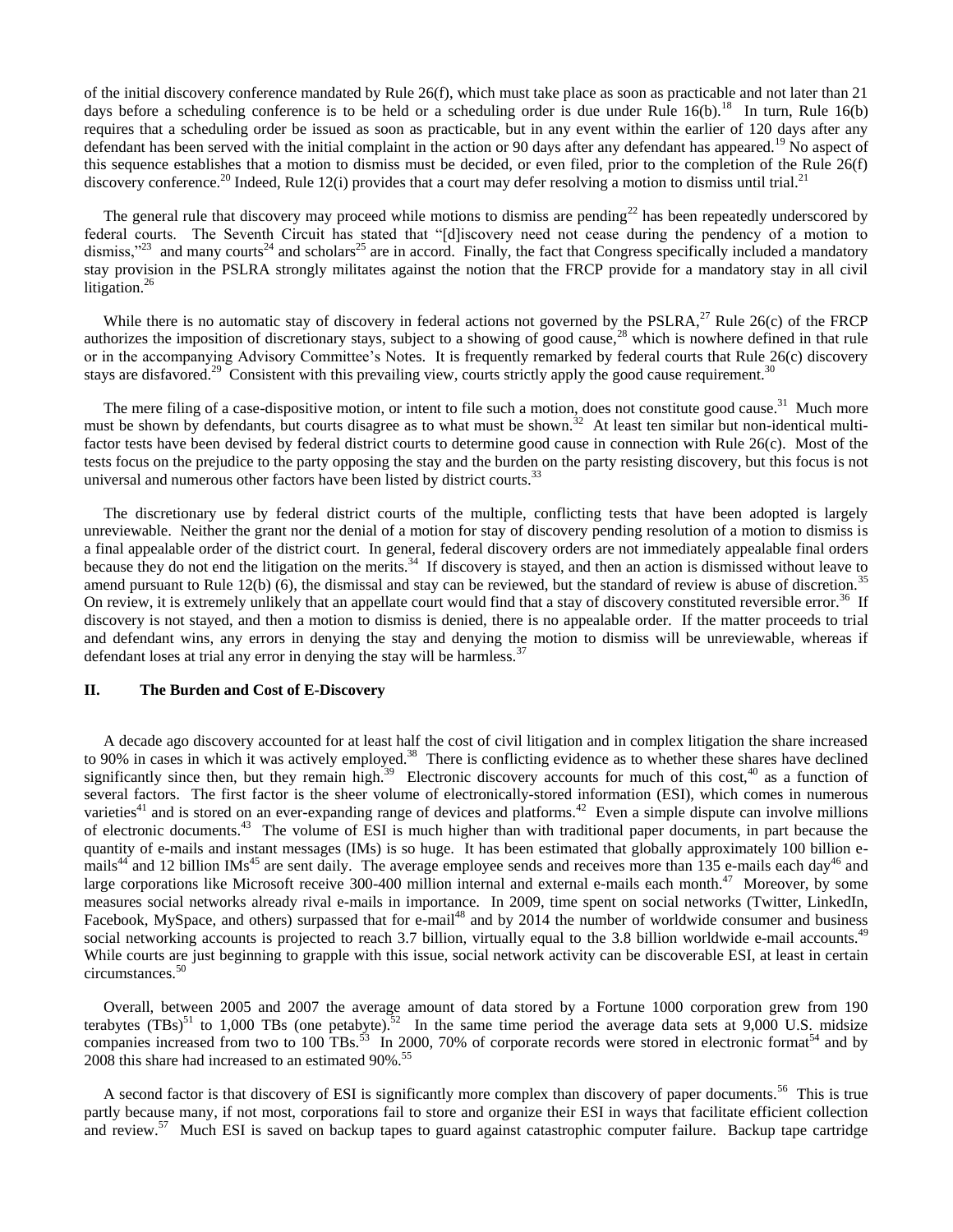characteristics, including large storage capacities, rapid transfer rates, and low power consumption, make tapes an ideal backup medium in those respects. But they have other characteristics which render them an unfortunate medium for ediscovery. Tapes contain vast amounts of duplicative data<sup>58</sup> and are frequently unlabeled and disorganized, rendering difficult and time-consuming the search for responsive information.<sup>59</sup> Data on a tape are not organized for efficient retrieval of individual documents or files, because the data are generally recorded and stored sequentially. In order to locate and access a specific document or file, all data on the tape preceding the target must be read first.<sup>60</sup> Moreover, much of the information stored on backup tapes is compressed, difficult to recover, and must be specially processed before it is usable.<sup>61</sup> Tapes are typically restored to hard drives and reformatted so they can be searched for responsive information.<sup>62</sup> The estimated cost of restoration varies considerably, but is usually at least \$500-\$1,000 per tape.<sup>63</sup> Thus, the average cost of collecting, processing, reviewing, culling, and producing one GB of data has been estimated at between \$5,000 and \$7,000.<sup>64</sup> If a typical mid-size case produces  $500$  GB of data, the total production cost will be \$2.5 million to \$3.5 million.<sup>65</sup> Improvements in technology<sup>66</sup> and increased market competition<sup>67</sup> have reduced the per-GB processing cost in recent years, but those savings have been more than offset by the exponential increase in ESI volume.<sup>68</sup>

 The cumulative effect of the foregoing factors is that the vendor and other non-attorney e-discovery market increased from \$1.5 billion in 2006 to \$2.8 billion in 2009,<sup>69</sup> and was expected to increase another 10-15% in both 2010 and 2011.<sup>70</sup> This estimate excludes costs associated with the review by attorneys of documents for responsiveness and privilege, which can account for 75-90% of the total cost of producing  $ESI<sup>71</sup>$  Document review is regularly performed manually, whether the information is paper or electronic, and manual review of one GB of ESI (the equivalent of approximately 80,000 -100,000 typewritten pages of text)<sup>72</sup> has an estimated average cost of \$32,000-\$40,000.<sup>73</sup>

 Attorney review for privilege and the preparation of privilege logs constitute the single most costly steps in the ediscovery process.<sup>74</sup> This is true partly because electronic documents tend to be considerably more informal, use significantly more abbreviations and shorthand, and accordingly often are much more ambiguous than their paper counterparts.<sup>75</sup> Such ambiguity forces additional review time. Costs also multiply when e-mail strings are reviewed and logged. Each e-mail in the chain may need to be reviewed and logged separately<sup>76</sup> insofar as only privileged communications which are adequately identified may properly be withheld from production of an e-mail chain.<sup>7</sup>

 Costs multiply again when potentially privileged metadata are involved. Metadata are data about data, or information describing the history, tracking or management of an electronic file. They have no counterpart in the world of electronic discovery. There are different types of metadata,<sup>78</sup> which can include privileged or confidential information and serve to indicate the date an electronic file was created, its author, when and by whom it was edited, what edits were made, and, in the case of e-mail, the history of its transmission.<sup>79</sup> Depending on the circumstances, metadata showing the date a document was created, altered or transmitted may be important to a party's claims or defenses. Metadata also may be useful to establish authenticity of a document under the Federal Rules of Evidence and state counterparts.<sup>80</sup>

The word "metadata" does not appear at all in the FRCP. The Rules are deliberately silent concerning the production of metadata probably because the Advisory Committee did not feel sufficiently confident to establish a rule in this stilldeveloping area of the law.<sup>81</sup> Nevertheless, increasingly litigants seeking the production of ESI also target production of the accompanying metadata and, if the requests are made sufficiently early in the case, they are generally granted.<sup>82</sup> To the extent that production is required this can significantly increase the cost of e-discovery. The process of extracting and reviewing metadata to identify and redact privileged information can be very time-consuming and costly.<sup>8</sup>

 Accounting for the range of electronic discovery activities, revenues for the e-discovery industry as a whole, including records management and litigation-readiness plans, were expected to increase from \$9.7 billion in 2006 to \$21.8 billion in 2011,<sup>84</sup> far out-stripping the vendor e-discovery market. In sum, then, the accelerating cost and importance of e-discovery in modern civil litigation are undeniable. The next Part of this Article examines whether the 2006 and 2008 Amendments have capped the rise in e-discovery expense.

# **III. The 2006 and 2008 Amendments Failed to Solve the E-Discovery Cost Problem**

## **A. The 2006 Amendments**

The Federal Rules of Civil Procedure were amended in 2006 (the 2006 Amendments) to address the dramatically expanding importance and cost of electronic discovery.<sup>85</sup> Three major changes were made to Rules 26 (which covers the duty to disclose and general provisions governing discovery) and 37 (which covers the failure to make disclosures or cooperate in discovery, and sanctions). First, the 2006 Amendments implemented a two-tiered proportionality approach to the scope of e-discovery. The proportionality principle provides that a party is not required to provide discovery when the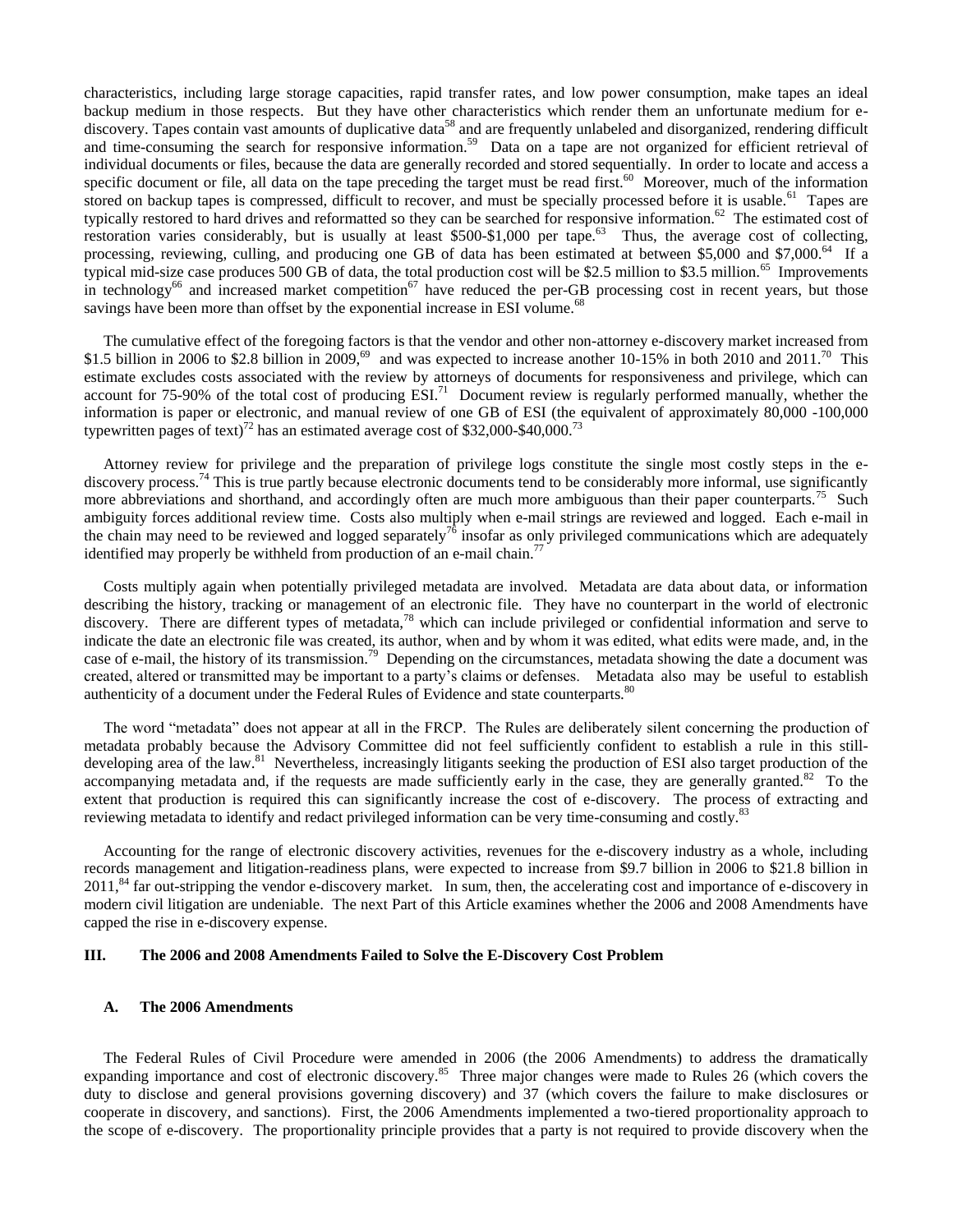potential benefits are outweighed by the associated burdens or costs. Pursuant to Rule 26(b)(2)(B), a responding party is not required to produce ESI from sources that the party identifies as "not reasonably accessible because of undue burden or cost.<sup>86</sup> If a requesting party seeks discovery of ESI that is not reasonably accessible, that party has the burden of demonstrating good cause for production. Courts are required to balance the requesting party's need for the information and its relevance against the burden and expense imposed on the responding party under Rule 26(b)(2)(C)(i)-(iii), but they are given limited guidance by the Rule and the Advisory Committee's Note.<sup>8</sup>

 Proportionality concerns are typically raised in a motion to compel or request for a protective order under Rule 26(c). A court which orders discovery from inaccessible sources for good cause may specify conditions, the most important of which is cost-shifting to mitigate some of the cost or burden involved. Prior to the 2006 Amendments there was no universally accepted framework for shifting the costs of producing ESI. There were three primary tests, derived from three district court cases of the early 2000s – McPeek v. Ashcroft,<sup>88</sup> Rowe Entertainment, Inc. v. William Morris Agency, Inc.,<sup>89</sup> and Zubulake v. UBS Warburg LLC.<sup>90</sup> Each of these cases involved, at least in part, requests for ESI that was available only on backup tapes. *McPeek* applied a marginal utility analysis and held that the more likely it is that ESI contains information that is relevant to a claim or defense, the more fair it is that the responding party pay search costs.<sup>91</sup> Rowe, a racial discrimination case, went one step further and listed eight factors to guide courts in deciding whether to shift costs.<sup>92</sup> Zubulake, a gender discrimination case, refined and prioritized the *Rowe* factors, reduced the list to seven,<sup>93</sup> and emerged as the most common, albeit nonuniversal, approach to the cost-shifting issue. $94$ 

 Amended Rule 26 does not codify any of the foregoing approaches. Indeed, the text of the rule does not even mention cost-shifting. The Advisory Committee's Note includes a list of seven factors that it considers relevant to a determination of whether good cause exists to require discovery of ESI that is not reasonably accessible.<sup>95</sup> That list liberally borrows from both *Rowe* and *Zubulake* but is not co-extensive with either.<sup>96</sup>

Second, the 2006 Amendments created a "safe harbor" provision in Rule 37(e), pursuant to which, absent exceptional circumstances, a court may not sanction a party for failing to provide ESI lost as a result of the routine, good-faith operation of an electronic information system.<sup>97</sup> The safe harbor was designed to protect against sanctions arising solely from the loss of ESI through the routine operation of electronic systems that automatically discard information.<sup>98</sup>

 Third, the 2006 Amendments permit the parties to agree in advance that inadvertent production of privileged materials does not automatically waive the privilege.<sup>99</sup> Specifically, amended Rule 26 endorses the use of both "quick peek" and clawback agreements. Quick peek agreements allow the requesting party to take a quick "peek" at the producing party's ESI absent any preproduction review. The requesting party then identifies the particular documents it wants produced and the producing party can limit its privilege review to only those documents. In exchange, the requesting party agrees that it will not use or claim waiver over documents it examined during the quick peek. Clawback agreements provide that privileged or protected documents which are inadvertently produced during discovery will be returned, or clawed back, absent waiver of privilege.

 The 2006 Amendments have various features that collectively render them mostly ineffective as a mechanism to significantly reduce the escalating cost of e-discovery. First, the good cause requirement of Rule  $26(b)(2)(B)$  leaves judges with slim guidance and virtually unfettered discretion in deciding whether discovery of ESI that is not reasonably accessible is appropriate. Rule  $26(b)(2)(B)$  does not define the term and it does not provide that good cause equals either the seven factors identified in the Advisory Committee's Note or the limitations in Rule 26(b)(2)(C)(i)-(iii).

 Because Rule 26(b)(2)(B) fails to define good cause, it provides no new or additional protection against the rising cost of e-discovery. In addition, parties may be encouraged to seek broad e-discovery from sources which are difficult and expensive to search, thus driving up costs for their adversaries.<sup>100</sup> This danger is magnified by the ambiguity as to whether the seven factors are designed to guide the cost-shifting determination, and is reflected in the increasing rarity of cost-shifting orders following the 2006 Amendments. A 2010 survey found that only 35 federal cases addressed cost-shifting post-December 1, 2006, and only one of them yielded a contested cost-shifting order.<sup>101</sup> The rarity of cost-shifting orders further minimizes the incentive for parties to limit their discovery requests.<sup>102</sup>

 Second, the proportionality standard incorporated into Rule 26(b)(2)'s good cause requirement is likely to have little or no positive impact, based on prior experience with a substantially similar requirement incorporated into Rule 26(b) by amendment in 1983.<sup>103</sup> That requirement, designed to curb discovery abuse of the pre-ESI era, is generally regarded as a failure, because courts ignored proportionality concerns following the amendment.<sup>104</sup> Since modern e-discovery presents a much broader and deeper array of challenges than did prior paper-based discovery, there is no reason to assume that the 2006 Amendments will fare any better.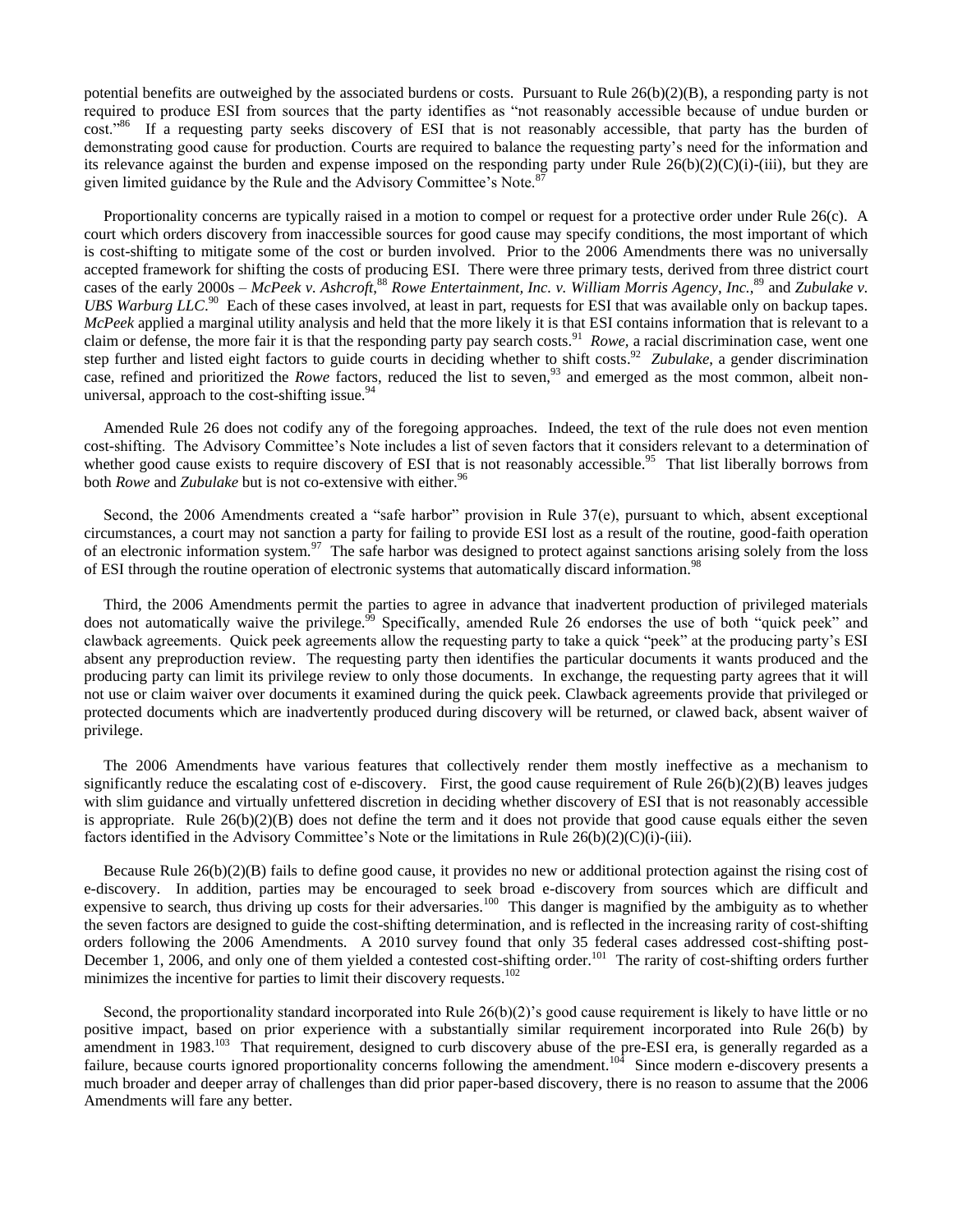Third, Rule 37(e)'s safe harbor provision has provided little protection to parties or counsel because the provision provides no guidance on what data must be preserved or the manner of preservation, and judges have tended to give the Rule the narrow application that the drafters intended. From the promulgation of Rule 37(c) on December 1, 2006 until January 1, 2010, only 27 federal court decisions relating to discovery of ESI in civil cases cited the safe harbor provision.<sup>105</sup> Of these decisions, no more than eight invoked Rule  $37(e)$  to deny sanctions in whole or in part.<sup>106</sup> Given the limited protection that Rule 37(e) provides, parties have no incentive to limit the costly preservation (and production) of all potentially relevant evidence.

 The cumulative result of the foregoing factors is that the 2006 Amendments have not reduced costs to a significant degree. Only 22.1% of the respondents in a 2010 survey of all U.S. Magistrate Judges reported that Rule 26(b)(2)(B) was frequently effective in limiting the cost and burden of discovery, and only 19.5% reported that Rule  $26(b)(2)(C)$  frequently limited the cost and burden.<sup>107</sup> Two 2009 surveys of attorneys, limited to those who had dealt with e-discovery cases since December 1, 2006, also found that the new rules were ineffective in reducing costs. Roughly half of all attorneys surveyed by the ABA and ACTL Reports responded that the 2006 Amendments provide for cost-effective discovery of ESI in less than a majority of cases.<sup>108</sup> And according to the ABA Report, 45.7% of defense attorneys responded that the 2006 Amendments never provide for cost-effective discovery of ESI.<sup>109</sup>

# **B. The 2008 Amendments**

In 2008 the Federal Rules of Evidence (FRE) were amended with the enactment of Rule 502, in an effort to control the spiraling cost of preproduction privilege review in a discovery world dominated by  $ESI<sup>110</sup>$  Rule 502, which is designed to be read in tandem with Rule  $26(b)(5)(B)$  of the FRCP, addresses the mechanics of privilege waiver for documents subject to attorney-client privilege and work product protection.Prior to the enactment of this rule there was no uniform approach by federal courts to determining whether and to what extent privilege was waived upon the inadvertent disclosure of privileged information,  $^{111}$  and the outcome in any given federal diversity case turned on the applicable state privilege law.<sup>112</sup>

 Rule 502 attempts to standardize the federal approach to determining the consequences of the disclosure of a communication covered by attorney-client privilege or work product protection.<sup>113</sup> Section (a) limits the scope of any waiver to material inadvertently produced in a federal case or to a federal agency, thereby precluding broad subject matter waiver. Protection is lost if the producing party intentionally waived the privilege, the disclosed and undisclosed information concern the same subject matter, and the disclosed and undisclosed information should fairly be considered together.<sup>114</sup>

 Section (b) precludes waiver in a federal or state proceeding for information produced in a federal case or to a federal agency if the disclosure was inadvertent, the producing party took reasonable steps to prevent disclosure, and the producing party took reasonable steps to retrieve the material upon discovering the disclosure.<sup>115</sup>

Sections  $(c)$  – (e) are designed to make non-waiver agreements enforceable in subsequent proceedings and against subsequent parties. Section (c) provides that disclosure at the state level will not waive privilege in a federal proceeding, if it would not have constituted a waiver in federal court or under that state's law.<sup>116</sup> Section (d) provides that if a federal court ordered that a privilege was not waived, the order is binding on all other federal and state court proceedings.<sup>117</sup> Section (e) provides that a waiver agreement entered into by parties in a federal proceeding only binds the parties to the agreement, unless it is incorporated into a court order.<sup>118</sup>

 Rule 502, while well-intentioned, has a number of drawbacks that collectively limit its cost-saving potential. First, the genie cannot be placed back in the bottle, and the bell cannot be un-rung. Once privileged information is disclosed to an adversary it cannot be retrieved -- even if the documents themselves can be clawed-back. Such disclosures have the potential to dramatically undermine a party's ability to effectively litigate a case in numerous respects. The privileged information can suggest and shape, *inter alia*, an adversary's written discovery requests, deposition questions, witness preparation, settlement and trial strategy, and trial examination questions.<sup>119</sup> Accordingly, prudent counsel may be very reluctant to rely on quick peek or clawback agreements, with the result that expensive preproduction privilege reviews will continue as before. Not surprisingly, then, in a 2010 survey of all U.S. Magistrate Judges, more than 80% of the respondents reported that quick peek discovery is rarely or never used.<sup>120</sup> The Magistrate Judges reported that clawback agreements were used more often, but even so less than one-quarter of them reported that such agreements were used on a frequent basis.<sup>121</sup>

 Second, while Rule 502 permits disclosure of privileged information, the rules of professional conduct do not, absent fully-informed consent by the client. Rule 1.1 of the ABA's Model Rules of Professional Conduct, which provide a template for the ethics codes of many states, requires a lawyer to use diligence and care in representation.<sup>122</sup> Entering into non-waiver agreements, absent client consent, could constitute a violation of this provision, if privileged documents are produced and that production materially damages the client's case.<sup>123</sup>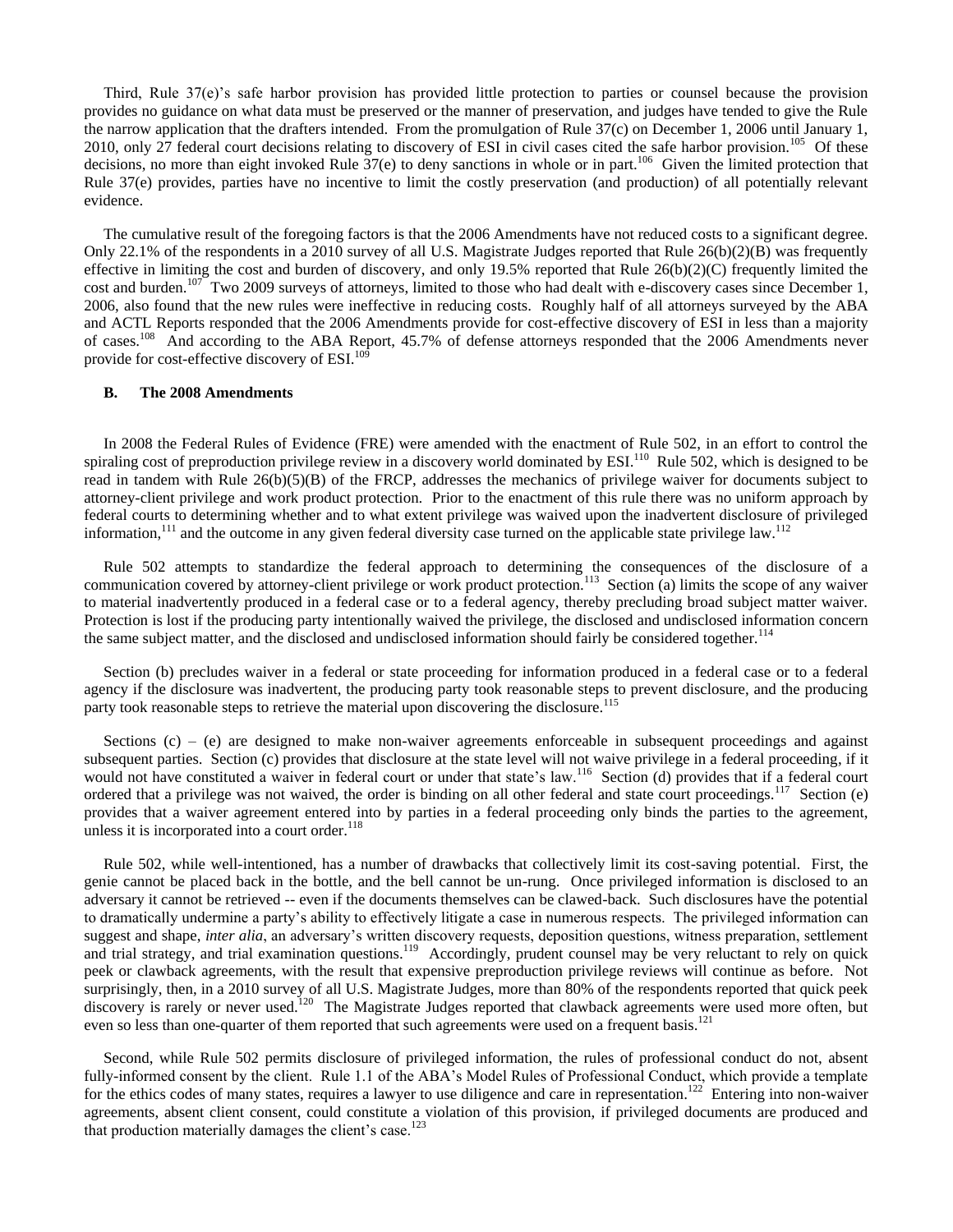Third, while Rule 502(b) eliminates waiver for inadvertent disclosures when the disclosing party has taken reasonable steps to protect the privilege, the uncertain scope of what constitutes such steps vitiates the available protection. The Advisory Committee's Note refers to the five-factor test<sup>124</sup> previously used by most federal courts,<sup>125</sup> but the test is not codified by Rule 502. Moreover, courts have divergent views of what is reasonable, and they focus on and weigh the relevant factors differently. This was true before Rule 502 was enacted and it remains true following enactment.<sup>126</sup> The result is that steps taken in one case may suffice to avoid waiver, but the same steps may be insufficient in another case.<sup>127</sup>

 The cumulative result of the foregoing factors is that the 2008 Amendments have not reduced costs. In a 2009 national survey of general counsel or senior litigation counsel from approximately 300 corporations, 93% of respondents reported that Rule 502 had not resulted in any cost savings to their companies,<sup>128</sup> and none of the respondents reported that Rule 502 had produced significant savings.<sup>129</sup>

 The foregoing discussion demonstrates that the 2006 and 2008 Amendments have done remarkably little to curb the exponentially growing cost and burden of e-discovery. Most importantly, the Amendments fail to address the timing of ediscovery. They do nothing to curb the practice of imposing onerous e-discovery obligations on parties before motions to dismiss are resolved.<sup>130</sup> The optimal way to solve this problem is to impose a stay on e-discovery pending disposition of motions to dismiss. The PSLRA discovery stay provides a successful model for such a solution. The next Part of this Article discusses the PSLRA stay and its utility as a model for application in all federal civil litigation.

# **IV. The PSLRA Discovery Stay**

 Prior to 1995, when the PSLRA was enacted, defendants in federal securities cases were required to participate in discovery during the pendency of motions to dismiss. Defendants could avoid discovery only by moving for a protective order, requesting a stay, and showing good cause under Rule  $26(c)$  of the FRCP.<sup>131</sup> Such motions were typically denied.<sup>132</sup> The playing field was substantially modified with the enactment of the PSLRA. The Act provides, in relevant part, that "[i]n any private action arising under this chapter, all discovery and other proceedings shall be stayed during the pendency of any motion to dismiss, unless the court finds upon motion of any party that particularized discovery is necessary to preserve evidence or to prevent undue prejudice to that party."<sup>133</sup>

 The Act's legislative history indicates that Congress included the mandatory stay provision for two primary reasons. The first was to prevent plaintiffs from filing securities class actions with the intent of using the discovery process to force a coercive settlement.<sup>134</sup> The cost of discovery in class action securities litigation can be extraordinarily high, in both dollars and business resources, with coercive settlements being a likely result. Moreover, discovery costs in securities litigation are highly asymmetrical, borne largely by defendants.<sup>135</sup> Thus Congress recognized that "[t]he cost of discovery often forces innocent parties to settle frivolous securities class actions.<sup>[136</sup> The second justification was to prevent plaintiffs from commencing securities litigation as a vehicle in order to conduct discovery in the hopes of uncovering a sustainable claim.<sup>137</sup>

The PSLRA's stay applies equally to discovery of parties and non-parties<sup>138</sup> and whether or not the litigation has been commenced by individual plaintiffs or as a class.<sup>139</sup> Absent application of one of the statutory exceptions the stay is mandatory. Thus, according to a majority of courts, so long as a motion to dismiss by any defendant is pending, or even contemplated,<sup>140</sup> discovery (expedited or otherwise) is stayed for the entire case, even if there are multiple defendants, some of whom have had their motions to dismiss denied and/or have answered.<sup>141</sup>

 Three years after the PSLRA was enacted Congress reinforced the mandatory stay when it enacted the Securities Litigation Uniform Standards Act of 1998 (SLUSA).<sup>142</sup> This statute authorizes federal courts to stay discovery proceedings in any private actions in state court (class actions or not)<sup>143</sup> as necessary in aid of their jurisdiction or to protect or effectuate their judgments in actions subject to PSLRA stays.<sup>144</sup> The Seventh Circuit has noted that the purpose of a discovery stay under SLUSA is "is to prevent settlement extortion—using discovery to impose asymmetric costs on defendants in order to force a settlement advantageous to the plaintiff regardless of the merits of his suit." $145$ 

 There are two statutory exceptions to the PSLRA's mandatory stay. The first is when particularized discovery is necessary to preserve evidence. This exception presents a high hurdle for plaintiffs to clear. Congress itself cited a single viable example of required preservation--the deposition of a terminally ill witness<sup>146</sup>--and that situation was already covered by the FRCP.<sup>147</sup> Other scenarios will not clear the statutory hurdle. For example, the risk of document destruction in the usual case likely is too low to convince a court to lift the stay, given the possibility of civil and criminal sanctions and the alternative less costly remedy of an order prohibiting destruction.<sup>148</sup> In order to satisfy the standard the plaintiff must demonstrate that the loss of evidence is imminent and not merely speculative.<sup>149</sup> Accordingly, the mere fact that defendant debtor corporation faces possible liquidation or reorganization does not suffice to establish imminent document destruction.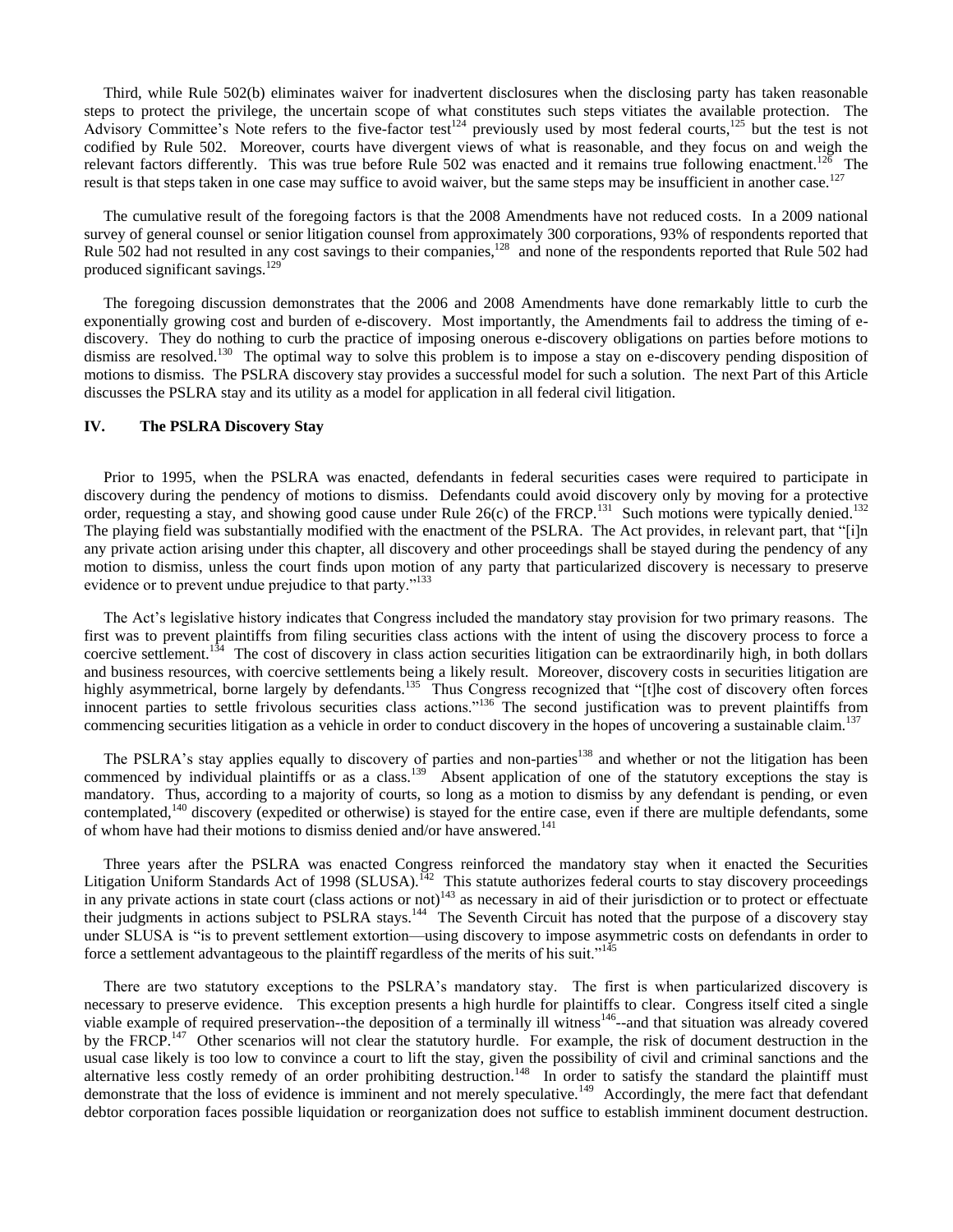<sup>150</sup> If the subject documents already have been produced to the government or an investigating entity, then usually no risk of loss exists.<sup>151</sup>

 Plaintiffs have been only marginally more successful with the second statutory exception to the mandatory stay, which is when particularized discovery is necessary to prevent undue prejudice to the party seeking relief. The requirement of particularized discovery has been accurately described by several courts as "nebulous"<sup>152</sup> and courts have differed greatly in their definition of a particularized discovery request under the PSLRA.<sup>153</sup> Moreover, neither the statute nor the legislative history indicates what may constitute "undue prejudice." In the absence of statutory and legislative guidance the majority of federal courts to consider the issue have construed the standard to require that plaintiffs seeking relief from the stay show exceptional circumstances involving improper or unfair treatment amounting to something less than irreparable harm.<sup>154</sup>

 The most commonly asserted basis for a claim of undue prejudice is the existence of parallel litigation, or criminal or regulatory investigations, that have required class action defendants to produce documents to other plaintiffs, the government, or an investigating entity.<sup>155</sup> Parallel investigations are common.<sup>156</sup> Notwithstanding their frequency, or in part because of it, plaintiffs seeking modification of the PSLRA's mandatory stay for the purpose of permitting them to obtain documents that have been produced to government regulators and investigators usually fail.<sup>157</sup> District courts presented with applications for modification in this situation have typically, but not always, concluded that undue prejudice has not been shown.<sup>158</sup> Courts have refused to lift the stay while simultaneously acknowledging that granting plaintiffs' applications would not frustrate the PSLRA's goals. Specifically, district courts have refused to lift the stay where parallel SEC or DOJ investigations have revealed that plaintiffs' claims may be meritorious. Courts have rejected the argument that the PSLRA's policy goal of preventing plaintiffs from filing frivolous strike suits would not be thwarted under such circumstances.<sup>159</sup>

 The outcome with respect to parallel litigation has been mixed. Courts sometimes accept the argument that whereas the primary function of the stay is to eliminate the high cost of discovery before the potential merits of a securities fraud case are assessed in connection with a motion to dismiss, that cost is sharply reduced when defendants already have found, reviewed, and organized the requested documents in parallel litigation,<sup>160</sup> or where plaintiff offers to pay defendant's costs to produce the documents. Other courts have rejected the same argument.<sup>161</sup>

 The PSLRA discovery stay has been successful in achieving its two primary objectives and that record of success suggests that an extension of the stay to all federal civil litigation also is likely to be beneficial. Extension of the stay to preclude ediscovery during the pendency of motions to dismiss is likely to achieve the following benefits.

 First, a mandatory stay is likely to result in significant cost-savings, by deferring e-discovery until after meritless claims have been dismissed. Cost savings will be greatest where complaints are dismissed with no leave to amend, but savings also will results from partial dismissals that narrow the claims and scope of relevant discovery. A narrowed cope of discovery probably can be expected to result in fewer and less costly discovery disputes. The Federal Judicial Center found that each reported type of dispute over ESI increased a party's overall litigation costs by 10%, even after controlling for other case factors. This was true for both plaintiffs' and defendants' reported costs.<sup>162</sup> Fewer disputes will mean lower costs.

 Second, by significantly reducing front-loaded discovery costs, a mandatory stay is likely to decrease the coercive pressure that defendants presently face to settle cases prior to disposition of motions to dismiss. The reduced pressure to settle has been observed in securities litigation following the enactment of the PSLRA $163$  and a similar reduction can be expected in other civil litigation.<sup>164</sup>

 Third, a stay is likely to decrease the incidence of frivolous civil litigation. Recent research establishes that frivolous securities litigation has declined, post-PSLRA,<sup>165</sup> and this decline might be expected to be mirrored in non-securities cases.

 In short, the same policies that justified adoption of the PSLRA stay also justify extension of that stay to e-discovery in all civil cases in federal court, and the same advantages can be expected to ensue. Given the significant benefits described above, it is unsurprising that support among attorneys for a stay is high. In a 2010 survey of 403 senior corporate counsel, 79% of the respondents in U.S. companies agreed that the U.S. rules of civil procedure should be modified to limit ediscovery in civil actions.<sup>166</sup> And a clear majority of the more than 3,300 attorneys surveyed in the 2009 ABA Report agreed that there should be an automatic stay of discovery in all cases, pending determination of a threshold motion to dismiss.<sup>167</sup>

# **V.** *Twombly* **and** *Iqbal*

 For the reasons indicated above, enactment of a mandatory stay of e-discovery during the pendency of motions to dismiss in all federal civil litigation is likely to have significant salutary effects. But do the benefits outweigh the costs? The most significant potential negative effect is preclusion of meritorious litigation. In this regard it is imperative to consider *Twombly*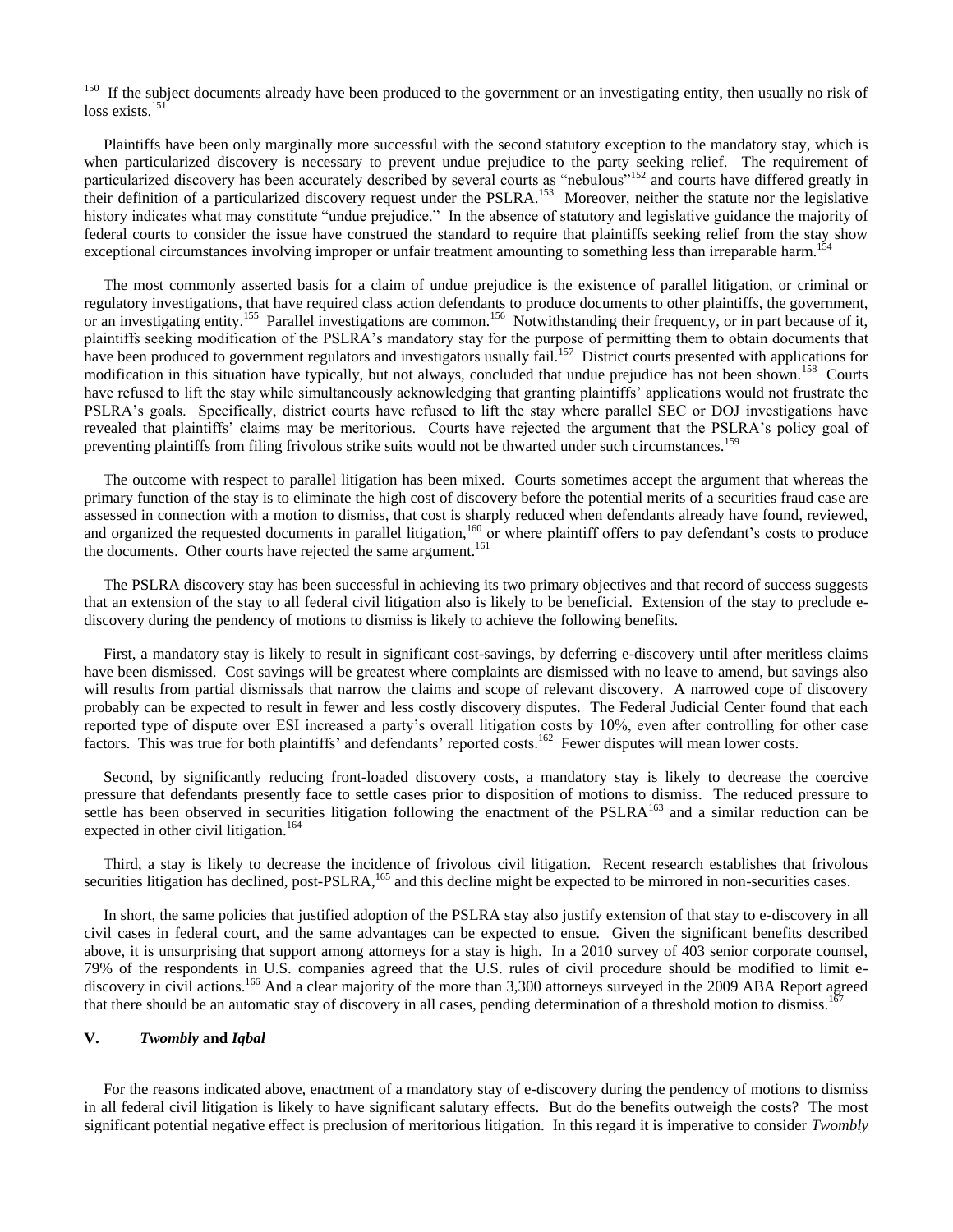and *Iqbal*. In *Twombly*, decided in 2007, the United States Supreme Court overruled its 50 year-old decision in *Conley v*. *Gibson* <sup>168</sup> and established a new standard for pleading in federal court. *Conley* held that a complaint should not be dismissed for failure to state a claim "unless it appears beyond doubt that the plaintiff can prove no set of facts in support of his claim which would entitle him to relief."<sup>169</sup> *Twombly* re-wrote that standard in a 7-2 decision. The Supreme Court, confronted with a consumer class action initiated against local telephone carriers for allegedly conspiring to inflate charges and inhibit market entry of rival firms in violation of federal antitrust law, concluded that *Conley* was "best forgotten as an incomplete, negative gloss on an accepted pleading standard"<sup>170</sup> which had "earned its retirement."<sup>171</sup> Conley's standard was replaced in *Twombly* with a requirement that a pleading set forth "enough facts to state a claim to relief that is plausible on its face."<sup>172</sup> Two years later the Supreme Court held in *Iqbal* that the *Twombly* pleading standard applies to all civil cases, and not just antitrust cases.<sup>173</sup> Neither decision defines plausibility or specifies what factual allegations would comprise a plausible claim.<sup>174</sup>

 The Supreme Court's motivation for adopting a stricter pleading standard in *Twombly* was a need to require some level of plausibility "lest a plaintiff with largely groundless claims be allowed to take up the time of a number of other people, with the right to do so representing an in terrorem increment of the settlement value."<sup>175</sup> The Court repeatedly emphasized the high costs of discovery, particularly in private securities and antitrust litigation,<sup>176</sup> and underscored the "common lament that the success of judicial supervision in checking discovery has been on the modest side."<sup>177</sup>

*Twombly* and *Iqbal* undeniably have been influential, but probably less so than many critics have suggested.<sup>178</sup> It is true that *Twombly* is on-track to become the most-cited Supreme Court case of all-time, unless it is surpassed by *Iqbal*. By March 2010 *Twombly*, decided in 2007, already ranked No. 7 on the all-time list of Supreme Court cases most frequently cited by federal courts and *Iqbal*, decided in 2009, already ranked No. 76. By comparison, *Conley*, decided 50 years before *Twombly*, ranked No. 4.<sup>179</sup> And *Twombly* and *Iqbal* have been the subject of a flood of academic commentary,<sup>180</sup> much of it negative.<sup>181</sup>

 *Twombly* and *Iqbal* have been criticized on a range of grounds, the primary one of which is that the new stricter pleading standard will significantly increase the incidence of pre-trial dismissals and thereby restrict access to justice for plaintiffs with meritorious civil claims.<sup>182</sup> To date, however, the empirical evidence does not support the notion that dismissals have significantly increased.<sup>183</sup> In particular, while a major concern of some critics has been that *Twombly* and *Iqbal* will serve to bar civil rights cases,<sup>184</sup> a study conducted by the Administrative Office of the United States Courts in 2009 and updated in April 2010 examined the 94 federal district court dockets and found no significant increase in dismissals of civil rights cases. During the nine-month period after *Iqbal* was decided in 2009 only 16% of filed civil rights employment cases were dismissed, as compared to the 20% that were dismissed in the nine months prior to *Twombly* in 2007. The results were somewhat different for "other civil rights cases," but not dramatically so. For this category 25% of all filed cases were dismissed during the nine-month period after *Iqbal*, compared to the 20% that were dismissed during the nine-month period prior to *Twombly*. 185

 These results likely overstate the significance of dismissals because they do not reveal whether motions were granted with or without leave to amend, and, if with leave, whether the case continued with an amended complaint.<sup>186</sup> Other studies with smaller subsets of data have found more significant increases in post-*Iqbal* dismissal rates, but much of the increase is explained by grants of motions to dismiss with leave to amend.<sup>187</sup> Moreover, even if the statistics from the Administrative Office do establish a modest increase in dismissals of non-employment civil rights cases, they certainly do not confirm or even suggest an increase in the dismissals of meritorious cases.

 A December 2010 review of cases applying *Twombly* and *Iqbal* performed for the Federal Civil Rules Committee and Standing Rules Committee concluded that "the case law to date does not appear to indicate that *Iqbal* has dramatically changed the application of the standards used to determine pleading sufficiency."<sup>188</sup> Instead, application of *Iqbal* has been context-specific. Under this approach courts apply the *Iqbal* analysis more leniently in cases where pleading with more detail may be more difficult. For example, courts have continued to emphasize that *pro se* pleadings (which are increasingly common in federal court)<sup>189</sup> are evaluated more leniently than others, and they continue to find pleading on "information and belief" to be appropriate when permitted under applicable civil procedure rules and relevant case law.<sup>190</sup> Courts also continue to provide leave to amend when motions to dismiss are granted. An example is antitrust litigation. A 2010 study found that motions to dismiss were granted post-*Twombly* in 65.3% of 170 antitrust cases filed in federal court. But most of these decisions dismissed the complaint at issue without prejudice, were adjudicating a previously amended complaint, or dismissed the complaint but granted leave to amend.<sup>191</sup>

 *Twombly* and *Iqbal* are consistent with this Article's central argument, which is that e-discovery should be stayed in civil cases pending the resolution of motions to dismiss, and, according to recent empirical evidence, those cases have not resulted in a significant increase in dismissals. But even if *Twombly* and *Iqbal* have not yet operated to bar access to the federal courts for plaintiffs with meritorious claims, are they more likely to do so in the future, if e-discovery is stayed while courts resolve motions to dismiss? Probably, yes. Recent research has concluded that the PSLRA, which codified both a discovery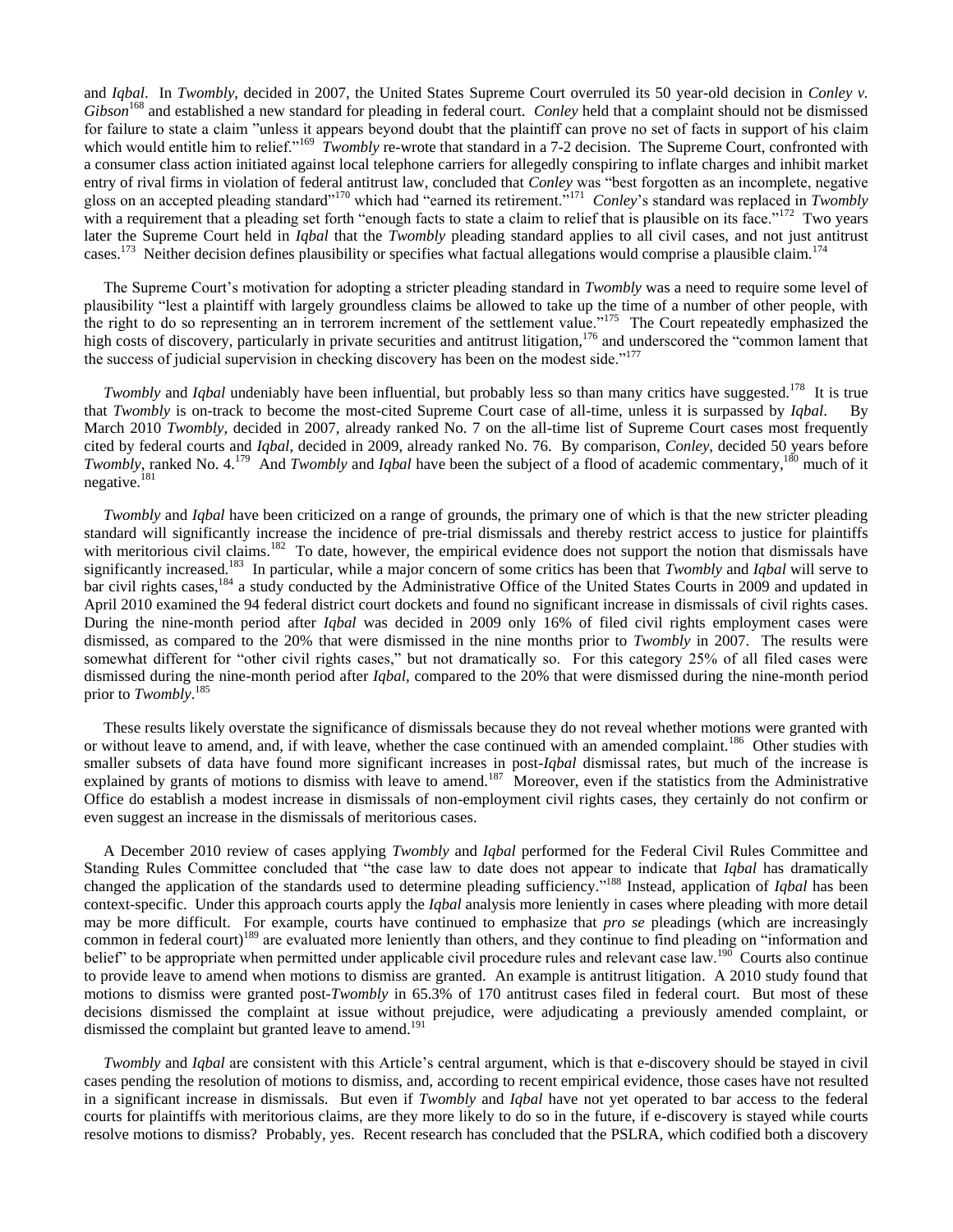stay and tightened pleading standards, has operated to bar some meritorious securities claims<sup>192</sup> and a similar effect might well result if a discovery stay is widely applied in civil cases.

 For several reasons, however, it is likely that such an adverse effect would be limited. First, the proposal set forth herein does not suggest a stay of all discovery pending resolution of motions to dismiss. It merely suggests a stay of e-discovery. Under this proposal the parties still would be permitted to engage in traditional paper-based discovery, depositions, and physical and mental examinations, consistent with the FRCP. Moreover, as some commentators have noted, the decreasing severity of information asymmetries between plaintiffs and defendants have made informal methods of investigation cheaper and more effective, thereby reducing the importance of taking formal discovery prior to the disposition of motions to dismiss.<sup>193</sup> As one example, in *Twombly* "much of the information that was relevant to the ultimate disposition of the case was publicly available to both parties at the outset of the litigation."<sup>194</sup>

 Second, the proposal does not even suggest a stay of all e-discovery. Rather, the two statutorily recognized exceptions to the mandatory PSLRA stay would be extended to all civil litigation. Plaintiffs could seek to have the stay lifted if particularized discovery was necessary to preserve evidence or to prevent undue prejudice. While it is true that plaintiffs in securities actions generally have failed to have stays lifted under either of those exceptions, their failure is due in least in part to the unduly narrow construction federal district courts have given to the requirement to show undue prejudice. If an ediscovery stay is extended to all civil litigation, but courts acknowledge that the stay should be lifted where parallel litigation or investigations reveal that plaintiffs' claims may have merit, the danger that access to the courts will be blocked can be minimized.

 Third, given the absence of empirical evidence establishing that *Twombly* and *Iqbal* have resulted in a significant increase in the dismissal of meritorious claims, there is little reason to assume that an e-discovery stay will add more than incrementally to such dismissals. A Memorandum prepared in October 2009 for the Advisory Committee on Civil Rules noted: ―[I]t is difficult to determine from case law whether meritorious claims are being screened under the *Iqbal* framework or whether the new framework is effectively working to sift out only those claims that lack merit earlier in the proceedings."<sup>195</sup>

 Fourth, it seems likely that whatever modest increase in dismissals of meritorious cases may occur will be significantly out-weighed by the benefits that will flow from a stay.

#### **Conclusion**

 Pursuant to the Federal Rules of Civil Procedure discovery proceeds while motions to dismiss are pending, absent imposition of a discretionary stay. A common effect of this phenomenon is that plaintiffs with non-meritorious cases can compel defendants to incur massive discovery expenses before federal district courts ever rule on motions to dismiss. Much of this expense stems from the need to engage in electronic discovery, which dominates discovery in modern litigation. The overall effect is that plaintiffs with non-meritorious cases are able to extract extortionate settlements from defendants who are unwilling to incur the expense associated with electronic discovery at the onset of an action. The Federal Rules of Civil Procedure were amended in 2006, and the Federal Rules of Evidence were amended in 2008, in an effort to address ediscovery issues. That effort has failed to resolve the cost problem. Costs have not been reduced to a significant degree and the timing of discovery has not been addressed at all. The most effective solution to the problem of electronic discovery during the pendency of motions to dismiss is a mandatory stay of such discovery.

### **Footnotes**

<sup>&</sup>lt;sup>1</sup> See Megan Jones, *Giving Electronic Discovery a Chance to Grow Up*, NAT'L L.J., Dec. 14, 2009, at 18 (citing federal district judge Shira Scheindlin).

<sup>&</sup>lt;sup>2</sup> Peter Lyman & Hal R. Varian, *How Much Information?*, at 1 (2003), [http://www2.sims.berkeley.edu/research/projects/how](http://www2.sims.berkeley.edu/research/projects/how-much-info-2003/printable_report.pdf)much-info-2003/printable report.pdf (reporting that in 2002, 92% of new information was stored on magnetic media (primarily hard drives), 7% on film, and a mere 0.01% on paper) (hereafter *How Much Information?*).

<sup>3</sup> Pension Comm. of Univ. of Montreal Pension Plan v. Banc of America Securities, LLC, 685 F. Supp.2d 456, 461 (S.D.N.Y. 2010). The costs of e-discovery often reach three to four times the low estimate of liability and twice the high estimate of liability in civil cases. Inst. for the Advancement of the Am. Legal Sys., *The Emerging Challenge of Electronic Discovery: Strategies for American Business* 12 (2008), [http://www.du.edu/legalinstitute/pubs/EDiscovery-Strategies.pdf.](http://www.du.edu/legalinstitute/pubs/EDiscovery-Strategies.pdf) *See also H.R.*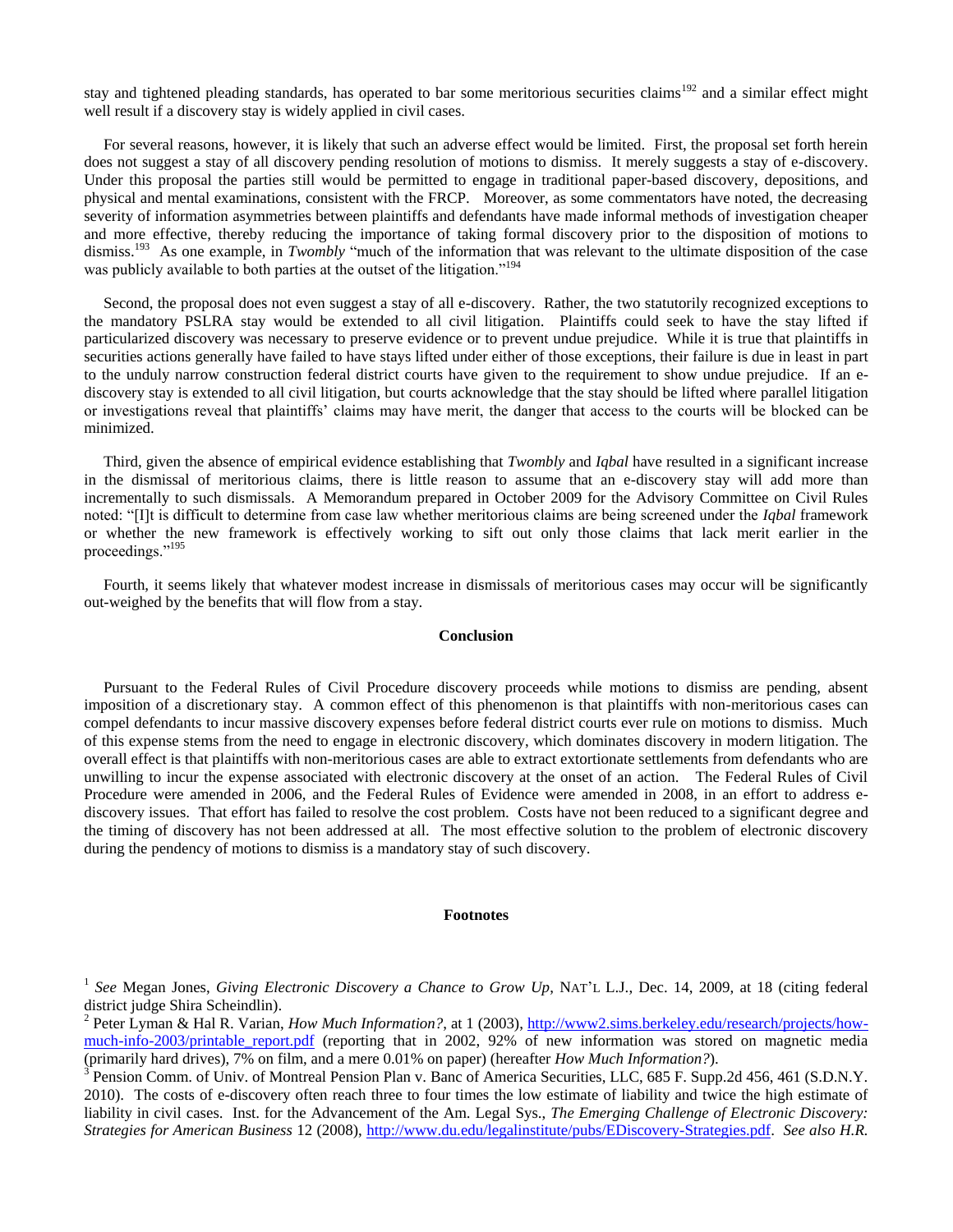*4115: Triggering Soaring E-Discovery Costs*, METROPOLITAN CORP. COUNSEL, July 2010, at 6 ("E-discovery is in many cases the most significant cost in litigation. It can easily eat as much as 50 percent of a company's litigation budget.‖) (quoting David Lender, Partner, Weil, Gotshal & Manges LLP); Nathan Koppel, *Using Software to Sift Digital Records*, WALL ST. J., Nov. 23, 2010 (noting that at Fortune 1000 companies, spending on e-discovery as a share of litigation costs increased to 7.1% in 2010, up from 5.2% in 2006).

4 *See* Fed. R. Civ. P. 12.

<sup>5</sup> Administrative Office of the United States Courts, *Judicial Business of the United States Courts: 2009 Annual Report of the Director* 1 (2010),

[http://www.uscourts.gov/Statistics/JudicialBusiness/JudicialBusiness.aspx?doc=/uscourts/Statistics/JudicialBusiness/2009/Ju](http://www.uscourts.gov/Statistics/JudicialBusiness/JudicialBusiness.aspx?doc=/uscourts/Statistics/JudicialBusiness/2009/JudicialBusinespdfversion.pdf) [dicialBusinespdfversion.pdf](http://www.uscourts.gov/Statistics/JudicialBusiness/JudicialBusiness.aspx?doc=/uscourts/Statistics/JudicialBusiness/2009/JudicialBusinespdfversion.pdf) (reporting that 276,397 civil cases were filed in U.S. district courts during the 12-month period ending September 30, 2009).

6 *See* Agile Sky Alliance Fund LP v. Citizens Fin. Group, Civ. Action No. 09-cv-02786-MSK-BNB, 2010 WL 1816351, at \*2 (D. Colo. May 5, 2010) (―Motions to dismiss usually take months to decide.‖); Edward A. Hartnett, *Taming Twombly, Even After Iqbal*, 158 U. PA. L. REV. 473, 508 n.151 (2010) ("It is not all that unusual for six months to a year to elapse between the filing of a motion to dismiss and the court's decision on that motion.").

<sup>7</sup> Arthur R. Miller, *From Conley to Twombly to Iqbal: A Double Play on the Federal Rules of Civil Procedure*, 60 DUKE L.J. 1 (2010).

<sup>8</sup> See Administrative Office of the United States Courts, *Judicial Business of the United States Courts: 2009 Annual Report of the Director* 165 (2010),

[http://www.uscourts.gov/Statistics/JudicialBusiness/JudicialBusiness.aspx?doc=/uscourts/Statistics/JudicialBusiness/2009/Ju](http://www.uscourts.gov/Statistics/JudicialBusiness/JudicialBusiness.aspx?doc=/uscourts/Statistics/JudicialBusiness/2009/JudicialBusinespdfversion.pdf) [dicialBusinespdfversion.pdf](http://www.uscourts.gov/Statistics/JudicialBusiness/JudicialBusiness.aspx?doc=/uscourts/Statistics/JudicialBusiness/2009/JudicialBusinespdfversion.pdf) (reporting that of the 263,049 civil cases that were terminated in U.S. district courts during the 12-month period ending September 30, 2009, only 1.2% reached trial). *See also* Elizabeth M. Schneider, *The Changing Shape of Federal Civil Pretrial Practice: The Disparate Impact on Civil Rights and Employment Discrimination Cases*, 158 U. PA. L. REV. 517, 518 (2010) ("Pretrial practice in federal civil litigation has dramatically changed over the last thirty years.

. . . [T]rials have vanished.").<br><sup>9</sup> See David R. Fine, et al., *The "Vanishing" Civil Jury Trial—(Report of the Middle District Civil Jury Trial Bench/Bar Task Force)*, 80 PA. B.A. Q. 24, 31 (2009) (linking cost of e-discovery, among other factors, to vanishing civil trials); *H.R. 4115: Triggering Soaring E-Discovery Costs*, METROPOLITAN CORP. COUNSEL, July 2010, at 6 ("Trial lawyers are seeing fewer trials because of settlements triggered by the spiraling cost of e-discovery.") (quoting David Lender, Partner, Weil, Gotshal & Manges LLP); U.S. Chamber Institute for Legal Reform, *The Centre Cannot Hold: The Need for Effective Reform of the U.S. Civil Discovery Process* 2 (May 2010), [http://www.instituteforlegalreform.com/images/stories/documents/pdf/research/ilr\\_discovery\\_2010.pdf](http://www.instituteforlegalreform.com/images/stories/documents/pdf/research/ilr_discovery_2010.pdf) (hereafter *Effective Reform*) ("[T]he effort and expense associated with electronic discovery are so excessive that settlement is often the most fiscally prudent course—regardless of the merits of the case.‖); Lee H. Rosenthal, *A Few Thoughts on Electronic Discovery After December 1, 2006, 116 YALE L.J. POCKET PART 167, 191 (Nov. 20, 2006) ("Lawyers and judges are collectively* wringing their hands over the continuing decline in the number of trials, especially jury trials. The factors that contribute to this are many and varied, but there is a consensus that the costs and delays of civil litigation—largely due to discovery—play a significant role."). The United States Supreme Court recently underscored the danger that plaintiffs can extort settlements from cost-conscious defendants via threats of expensive discovery. *See* Bell Atlantic Corp. v. Twombly, 550 U.S. 544, 559 (2007).

<sup>10</sup> *See* Am. Bar Ass'n Section of Litig., *Member Survey on Civil Practice: Detailed Report* 69 (Dec. 11, 2009), <http://www.abanet.org/litigation/survey/docs/report-aba-report.pdf> (hereafter ABA Report).

 $\frac{11}{11}$ *Id.* at 81.

<sup>12</sup> Am. College of Trial Lawyers & Inst. for the Advancement of the Am. Legal Sys., *Final Report on the Joint Project of the American College of Trial Lawyers Task Force on Discovery and the Institute for the Advancement of the American Legal System* 9 (rev. ed. Apr. 15, 2009), <http://www.actl.com/AM/Template.cfm?Section=Home&template=/CM/ContentDisplay.cfm&ContentID=4008> (hereafter ACTL Report).

<sup>13</sup> Pub. L. No. 104-67, 109 Stat. 737 (codified as amended in scattered sections of 15 and 18 U.S.C.).

<sup>14</sup> See, e.g., Schneider, *supra* note 8, at 545 ("At pleading, there has been no opportunity for discovery. . . . With Iqbal, a summary judgment decision is effectively disguised as a Rule 12(b)(6) motion before any discovery occurs."); Robert G. Bone, *Twombly, Pleading Rules, and the Regulation of Court Access*, 94 IOWA L. REV. 873, 933 n.249 (2009) (asserting that judges rarely allow targeted discovery prior to resolving Rule 12(b)(6) motions); and Lonny S. Hoffman, *Burn up the Chaff with Unquenchable Fire: What Two Doctrinal Intersections Can Teach Us About Judicial Power over Pleadings*, 88 B.U. L. REV. 1217, 1268 (2008) ("[A] pleading sufficiency challenge is designed to be made before the case advances to the discovery stage.").

<sup>15</sup> See Ashcroft v. Iqbal, 129 S. Ct. 1937, 1954 (2009) ("Because respondent's complaint is deficient under Rule 8, he is not entitled to discovery. . . ."); Bell Atlantic Corp. v. Twombly, 550 U.S. 544, 564 n.8 (2007) (referring to an "understanding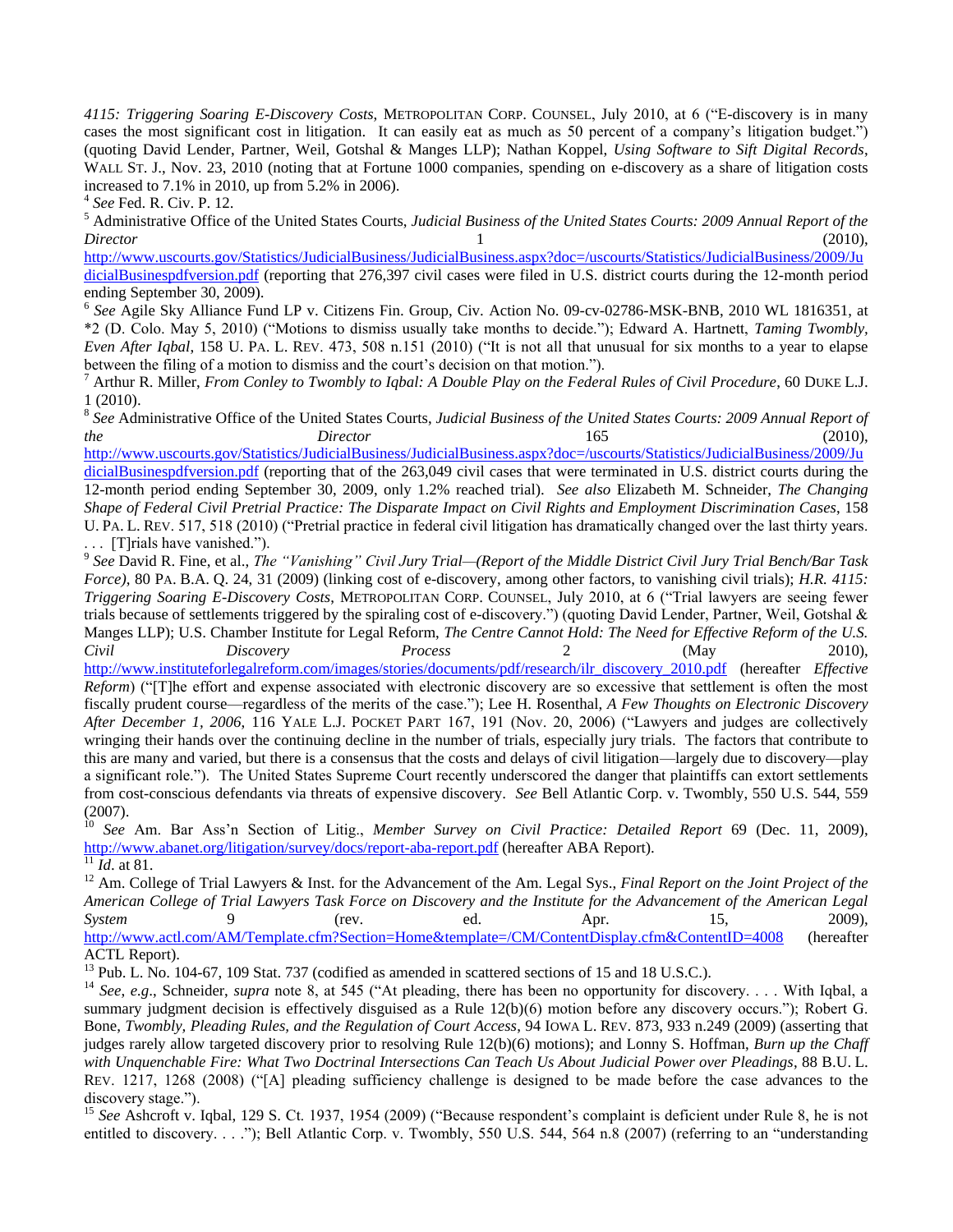that, before proceeding to discovery, a complaint must allege facts suggestive of illegal conduct"); David L. Noll, *The Indeterminacy of Iqbal*, 99 GEO. L.J. 117, 141 (2010) ("In both *Iqbal* and *Twombly*, the Court assumed that the filing of a motion to dismiss stays discovery.‖); Scott Dodson, *New Pleading, New Discovery*, 109 MICH. L. REV. 53, 69 (2010) (noting that Court's statements in *Iqbal* and *Twombly* reflect its belief that the filing of a motion to dismiss automatically stays discovery); and Scott Dodson, *Federal Pleading and State Presuit Discovery*, 14 LEWIS & CLARK L. REV. 43, 55 (2010) (―The import of Twombly and Iqbal is that only a complaint that can survive a motion to dismiss entitles a plaintiff to discovery from the defendant or third parties.").

 $16$  Fed. R. Civ. P. 26(c).

<sup>17</sup> See Williams v. New Day Farms, LLC, No. 2:10-cv-0394, 2010 WL 3522397, at \*2 (S.D. Ohio Sept. 7, 2010) ("Had the Federal Rules contemplated that a motion to dismiss under Fed.R.Civ.Pro. 12(b)(6) would stay discovery, the Rules would contain a provision to that effect."

 $18$  Fed. R. Civ. P. 26(f).

 $19$  Fed. R. Civ. P. 16(b).

<sup>20</sup> Fed. R. Civ. P.  $26(d)(1)$ .

 $21$  Fed. R. Civ. P. 12(i).

<sup>22</sup> The general rule has some narrow exceptions. First, the United States Supreme Court has endorsed the practice of staying discovery pending resolution of the threshold issue of qualified immunity. *See Crawford-El v. Britton, 523 U.S. 574, 598* (1998); Harlow v. Fitzgerald, 457 U.S. 800, 818 (1982); Williams v. Metcalfe, No. C 08-3907 SI (pr), 2010 WL 2640293, at \*2 (N.D. Cal. July 1, 2010) ("The U.S. Supreme Court has made it abundantly clear that a district court should stay discovery until the threshold question of qualified immunity is settled."). *Cf.* O'Meara v. Heineman, Nos. 8:09CV00157, 4:10CV3020,  $4:10CV3021$ ,  $2010 WL 2640299$ , at  $*1$  (D. Neb. June 28,  $2010$ ) ("Thus, where qualified immunity is asserted as a defense, it is within the discretion of the court to stay discovery until the issue of qualified immunity is resolved."). Second, discovery might be stayed pending resolution of the threshold issue of a challenge to plaintiff's standing. *See* United States Catholic Conf. v. Abortion Rights Mobilization, Inc., 487 U.S. 72, 79-80 (1988); Tamburo v. Dworkin, No. 04 C 3317, 2010 WL 4867346, at \*1 (N.D. Ill. Nov. 17, 2010).

<sup>23</sup> SK Tool Hand Tool Corp. v. Dresser Indus., Inc., 852 F.2d 936, 945 n.11 (7<sup>th</sup> Cir. 1988).

<sup>24</sup> See, e.g., Allstate Ins. Co. v. Levy, No. CV-10-1652 (FB)(VVP), 2011 WL 288511, at \*1 (E.D.N.Y. Jan. 27, 2011) ("The pendency of the motion to dismiss does not provide an automatic basis to stay discovery."); Integ. Systems & Power, Inc. v. Honeywell Int'l, Inc., No. 09 CV 5874(RPP), 2009 WL 2777076, at  $*1$  (S.D.N.Y. Sept. 1, 2009) ("It is well-settled that the issuance of a stay of discovery pending the outcome of a motion to dismiss is 'by no means automatic.'"); DSM Desotech Inc. v. 3D Systems Corp., No. 08 CV 1531, 2008 WL 4812440, at \*2 (N.D. Ill. Oct. 28, 2008) ("The mere filing of the motion [to dismiss] does not automatically stay discovery."); Bocciolone v. Solowsky, No. 08-20200-CIV, 2008 WL 2906719, at \*1 (S.D. Fla. July 24, 2008) ("[C]ourts have consistently rejected any *per se* requirement to stay discovery pending resolution of a dispositive motion."). In Chudasama v. Mazda Motor Corp., 123 F.3d 1353, 1368 ( $11<sup>th</sup>$  Cir. 1997), the Eleventh Circuit made certain statements that have sometimes been misinterpreted to recognize an automatic stay of discovery. The misinterpretation was noted in Koock v. Sugar & Felsenthal, LLP, No. 8:09-CV-609-T-17EAJ, 2009 WL 2579307, at \*2 (M.D. Fla. Aug. 19, 2009) ("The holding in *Chudasama* does not establish the general rule that discovery should not proceed while a motion to dismiss is pending. . . . Instead, *Chudasama* and its progeny 'stand for the much narrower proposition that courts should not delay ruling on a likely meritorious motion to dismiss while undue discovery costs mount.""). *Accord* In re Winn Dixie Stores, Inc. ERISA Litig., No. 3:04-cv-194-J-33MCR, 2007 WL 1877887, at \*1 (M.D. Fla. June 28, 2007). *See also* Lori Andrus, *In the Wake of Igbal*, 46 TRIAL 20, 29 (2010) (noting "the many federal decisions rejecting the pendency of a motion to dismiss as a basis for granting a blanket discovery stay.").

<sup>25</sup> *See* Arthur R. Miller, *From Conley to Twombly to Iqbal: A Double Play on the Federal Rules of Civil Procedure*, 60 DUKE L.J. 1 (2010) (Wor is there any mandatory or automatic stay of discovery while a Rule  $12(b)(6)$  motion is pending."); Hartnett, *supra* note 6, at 507 ("While the opinions in Twombly, as well as most commentators, seem to assume that surviving a 12(b)(6) motion is a prerequisite to discovery, this is simply not the case. The mere filing of a motion to dismiss does not trigger a stay of discovery.").

<sup>26</sup> *See* Brooks v. Macy's, Inc., No. 10 CIV 5304 BSJ HBP, 2010 WL 5297756, at \*1 (S.D.N.Y. Dec. 21, 2010).

 $27$  Some states provide for an automatic stay of discovery. For example, in 2009 Georgia amended its civil practice rules to provide for an automatic stay of discovery lasting 90 days from the filing of a motion to dismiss. *See* Kimberly Hermann & Melissa G. Hodson, *Civil Practice Reform*, 26 GA. ST. U. L. REV. 185, 192-93 (2009).

<sup>28</sup> Fed. R. Civ. P. 26(c)(1) provides that "[t]he court may, for good cause, issue an order to protect a party or person from annoyance, embarrassment, oppression, or undue burden or expense, including. . . specifying terms, including time and place, for the disclosure or discovery.‖ Fed. R. Civ. P. 26(c)(1). *See also* Fed. R. Civ. P. 34 Advisory Committee's Note to 1970 Amendment ("[C]ourts have ample power under Rule 26(c) to protect respondent against undue burden or expense, either by restricting discovery or requiring that the discovering party pay costs."). Apart from their power under Rule 26(c), federal district courts may issue stays pursuant to their inherent authority to manage cases before them. *See* Clinton v. Jones, 520 U.S. 681, 706 (1997) ("The District Court has broad discretion to stay proceedings as an incident to its power to control its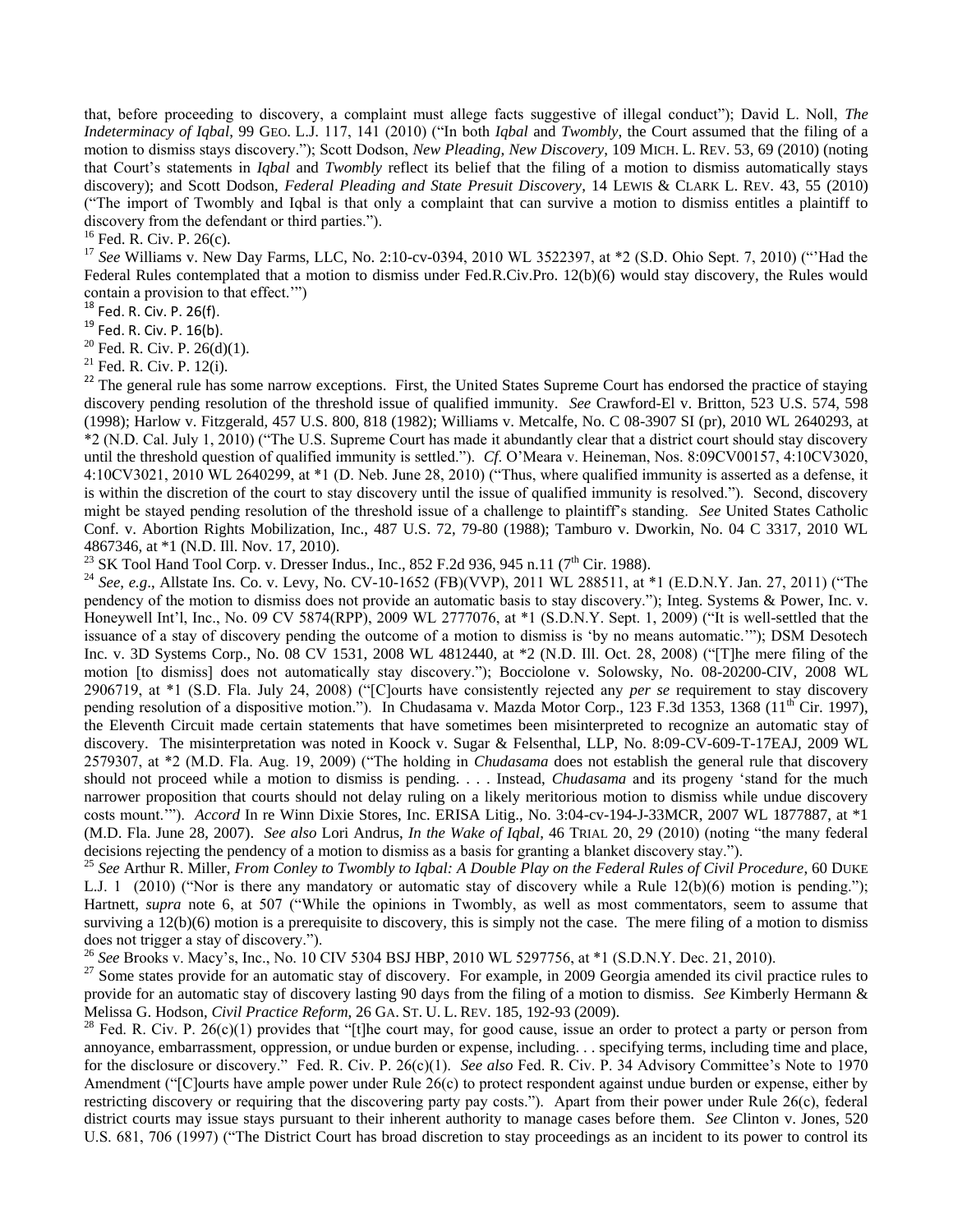own docket.‖); Shaw v. Allred, Civ. Action No. 10-cv-00156-MSK-MEH, 2010 WL 2757357, at \*1 (D. Colo. July 12, 2010) (staying discovery pending resolution of motion to dismiss, pursuant to court's docket control power); Power v. Williams, No. 3:09-cv-594-J-20HTS, 2010 WL 431921, at \*1 (M.D. Fla. Feb. 5, 2010) ("[T]he Court finds the issuance of a stay in the instant case is appropriate pursuant to both Rule 26(c) of the Federal Rules of Civil Procedure and its inherent authority to manage cases pending before it.").

<sup>29</sup> *See*, *e.g*., Meadows at Buena Vista, Inc. v. Town of Buena Vista, Civ. Action No. 10-cv-02871-MSK-KMT, 2011 WL 403344, at \*1 (D. Colo. Feb. 3, 2011).

<sup>30</sup> See, e.g., Stone v. Lockheed Martin Corp., Civ. Action No. 08-cv-02522-REB-KMT, 2009 WL 267688, at \*1 (D. Colo. Feb. 2, 2009) ("The underlying principle in determination of whether to grant or deny a stay clearly is that '[t]he right to proceed in court should not be denied except under the most extreme circumstances.""). *But see* Sanders v. City of Indianapolis, No. 1:09-cv-0622-SEB-JMS, 2010 WL 1410587, at  $*1$  (S.D. Ind. Apr. 2, 2010 ("Although not mandatory, courts often stay discovery while a motion to dismiss the complaint is pending."); In re Sulfuric Acid Antitrust Litig., 231 F.R.D. 331, 336 (N.D. Ill. 2005) ("Numerous cases in this Circuit have allowed stays in the face of a Rule  $12(b)(6)$ challenge.").

 $31$  Coyle v. Hornell Brewing Co., Civ. No. 08-2797 (JBS/JS), 2009 WL 1652399, at  $*3$  (D.N.J. June 9, 2009); Rothstein v. Steinberg, No.5:08CV0673, 2008 WL 5716138, at \*4 (N.D. Ohio June 9, 2008); Gerald Chamales Corp. v. Oki Date Americas, Inc., 247 F.R.D. 453, 454 (D.N.J. 2007). State law is often in accord. *See*, *e.g*., Orloff v. Shulman, No. Civ.A. 852-N, 2005 WL 333240, at \*1 (Del. Ch. Feb. 2, 2005) (noting that under Delaware law, there is no right to stay of discovery where a dispositive motion has been filed).

<sup>32</sup> *See* Jacqueline S. Guengo, Note, *Trends in Protective Orders Under Federal Rule of Civil Procedure 26(c): Why Some Cases Fumble While Others Score*, 60 FORDHAM L. REV. 541, 542 (1991) (observing that Rule 26(c)'s failure to define good cause has resulted in inconsistent rulings).

<sup>33</sup> *See*, *e.g*., Anthracite Capital BOFA Funding, LLC v. Knutson, No. 09 Civ. 1603(LTS)(KNF), 2009 WL 4496050, at \*2 (S.D.N.Y. Dec. 3, 2009) (relevant factors are the pendency of dispositive motions, potential prejudice to the party opposing the stay, the breadth of discovery sought, and the burden that would be imposed on the parties responding to the discovery); v. Mort. Elec. Reg. Sys., Inc., No. CV410-228, 2010 WL 5463165, at \*1 (S.D. Ga. Dec. 29, 2010) (weighing the balance of the harm produced by a delay in discovery against the possibility that the motion will be granted and eliminate the need such for such discovery); and Morien v. Munich Reins. America, Inc., Civ. No. 3:09-CV-746 (CFD)(TPS), 2010 WL 2869769, at \*1 (D. Conn. July 22, 2010) (considering whether defendant has made a strong showing that plaintiff's claim is unmeritorious, the breadth of discovery and the burden of responding to it, the risk of unfair prejudice to the party opposing the stay, the nature and complexity of the action, and whether some or all of the defendants have joined in the stay request).

 $34$  American Bank v. City of Menasha, No. 10-1963, 2010 4812811, at  $*2$  (7<sup>th</sup> Cir. Cir. Dec. 8, 2010) ("[D]iscovery orders, being interlocutory, generally are not appealable in the federal court system."); Hernandez v. Tanninen, No. 09-35085, 2010 WL 1882304, at \*4 (9th Cir. May 12, 2010).

<sup>35</sup> *See* Sapp v. Mem. Hermann Healthcare Sys., No. 10-20340, 2010 WL 5395679, at \*3 (5th Cir. Dec. 29, 2010); Mann v. Brenner, 375 Fed. Appx. 232, 239-40 (3d Cir. 2010).

<sup>36</sup> Hartnett, *supra* note 6, at 513.

<sup>37</sup> *Id*. at 514.

<sup>38</sup> Memorandum from Paul V. Niemeyer, Chair, Advisory Comm. on Civil Rules, to Hon. Anthony J. Scirica, Chair, Comm. on Rules of Practice and Procedure (May 11, 1999), 192 F.R.D. 340, 357 (2000) ("[T]he cost of discovery represents approximately 50% of the litigation costs in all cases, and as much as 90% of the litigation costs in the cases where discovery is actively employed.").

<sup>39</sup> See ABA Report, *supra* note 10, at 99 (reporting mean response of 3,300 surveyed attorneys that 65.6% of costs associated with cases that do not go to trial and are not dismissed on an initial  $12(b)(6)$  motion are incurred in discovery); Navigant Consulting, *The State of Discovery Abuse in Civil Litigation: A Survey of Chief Legal Officers* 8 (Oct. 29, 2008) [http://www.law.northwestern.edu/searlecenter/uploads/The%20State%20of%20Discovery%20Abuse%20in%20Civil%20Lit](http://www.law.northwestern.edu/searlecenter/uploads/The%20State%20of%20Discovery%20Abuse%20in%20Civil%20Litigation%20A%20Survey%20of%20Chief%20Legal%20Officers.ppt) [igation%20A%20Survey%20of%20Chief%20Legal%20Officers.ppt](http://www.law.northwestern.edu/searlecenter/uploads/The%20State%20of%20Discovery%20Abuse%20in%20Civil%20Litigation%20A%20Survey%20of%20Chief%20Legal%20Officers.ppt) (survey of Fortune 1000 chief legal officers shows that, on average, 45-50% of corporations' civil litigation costs in 2007 related to discovery activities); and Emery G. Lee III & Thomas E. Willging, Fed. Judicial Ctr., *National, Case-Based Civil Rules Survey: Preliminary Report to the Judicial Conf. Adv. Comm. on Civil Rules* 38-40 (2009), [http://www.fjc.gov/public/pdf.nsf/lookup/dissurv1.pdf/\\$file/dissurv1.pdf](http://www.fjc.gov/public/pdf.nsf/lookup/dissurv1.pdf/$file/dissurv1.pdf) (reporting that lawyers who primarily represent defendants estimate that discovery accounts for 27% of total litigation costs, whereas lawyers who primarily represent plaintiffs estimate that discovery accounts for 20% of total litigation costs).

<sup>40</sup> See ABA Report, *supra* note 10, at 105 (reporting that 76.5% of 3,300 surveyed attorneys agree or strongly agree that discovery costs, as a share of total litigation costs, have increased disproportionately due to the advent of e-discovery); Navigant Consulting, *supra* note 39, at 8 (survey of Fortune 1000 chief legal officers finds that discovery of ESI accounts for, on average, 33-39% of total discovery costs).

<sup>41</sup> There is no precise definition of ESI. *See* Fed. R. Civ. P. 34(a), Advisory Committee's Notes to 2006 Amendments ("The wide variety of computer systems currently in use, and the rapidity of technological change, counsel against a limiting or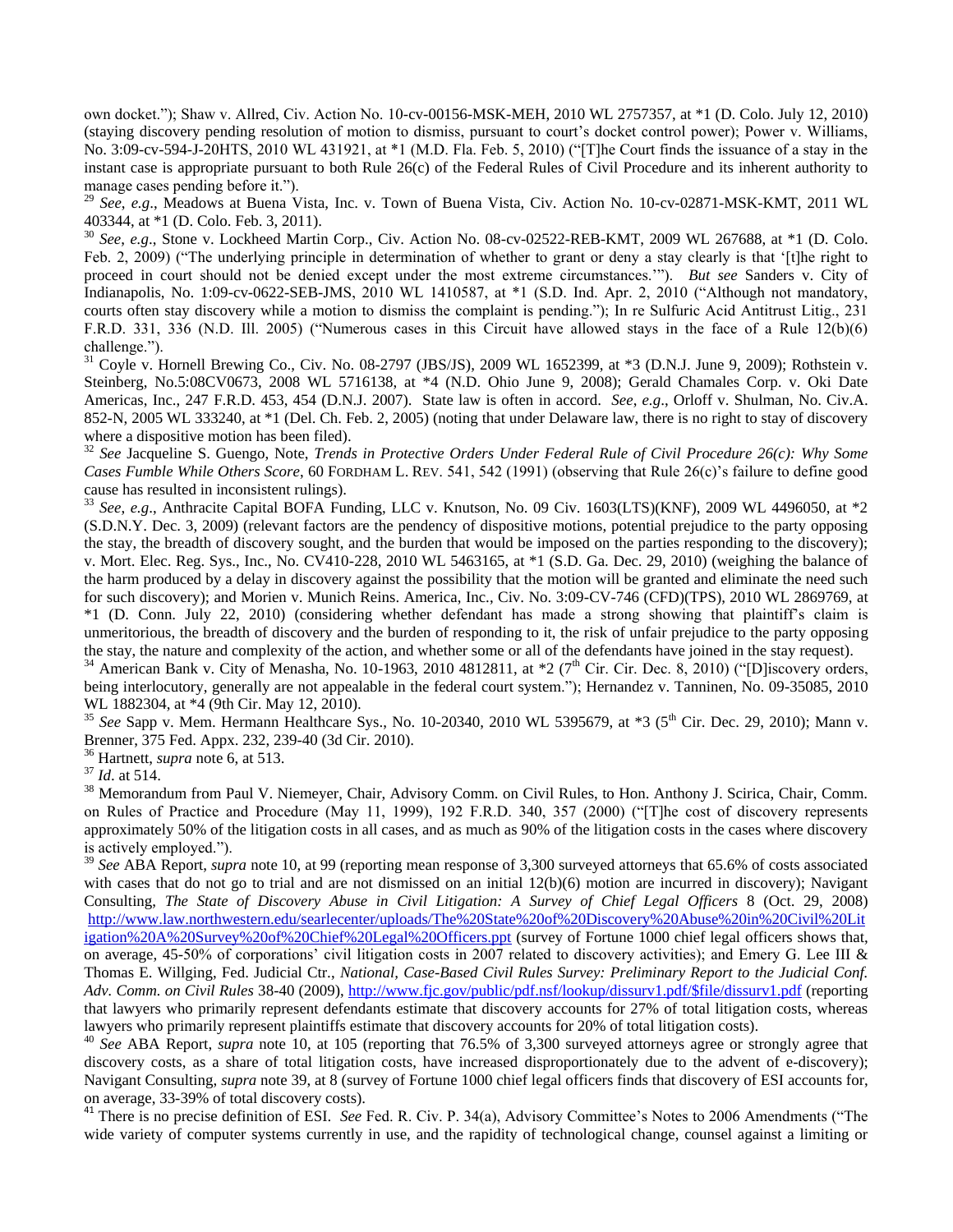precise definition of ESI.‖). But ESI is commonly understood to include at least e-mail (and attachments); word processing files; spreadsheets; presentation documents (such as PowerPoint and Corel); graphics; animations; images; audio, video and audiovisual recordings; and voicemail. *See American Bar Association Civil Discovery Standard 29(a)(i)* (2004), [http://abanet.org/litigation/discoverystandards/2004civildiscoverystandards.pdf.](http://abanet.org/litigation/discoverystandards/2004civildiscoverystandards.pdf) Multinational corporations commonly have 2,000 or more such applications, "each with varying functionality bearing on the preservation, collection, analysis, review, and production of ESI.‖ Daniel M. Kolkey & Chuck Ragan, *Reevaluating the Rules for e-Discovery*, SAN FRANCISCO DAILY JOURNAL, May 21, 2010, at 7.

<sup>42</sup> These devices and platforms include databases; networks; computer systems (hardware and software); servers, archives; backup systems; tapes, magnetic and optical discs (including DVDs and CDs), drives (including thumb or flash), cartridges, and other storage media; desktops and laptops; Internet data; personal digital assistants (PDAs); handheld wireless devices (such as a BlackBerry); firewalls; mobile telephones; paging devices; and audio systems, including voicemail. *See American Bar Association Civil Discovery Standard 29(a)(ii)* (2004), [http://abanet.org/litigation/discoverystandards/2004civildiscoverystandards.pdf.](http://abanet.org/litigation/discoverystandards/2004civildiscoverystandards.pdf) Litigants often view data on "outlier" devices and platforms such as cellular telephones, PDAs, voicemail and IM systems, chat rooms, and websites as duplicative or insignificant. Edward H. Rippey & Skye L. Perryman, *Court Imposes Sanctions for Wiping BlackBerrys*, N.Y.L.J., Dec. 14, 2009, at 17. But this perception can have serious adverse litigation consequences, because federal courts increasingly have recognized a duty to preserve and produce outlier ESI even as they continue to disagree about the level of culpability necessary for an adverse inference instruction. *See*, *e.g*., Rimkus Consulting Group, Inc. v. Cammarata, 688 F. Supp. 2d 598, 615 (S.D. Tex. 2010) (noting circuit differences); Vagenos v. LDG Fin. Servs. LLC, No. 09-cv-2672 (BMC), 2009 WL 5219021, at \*2 (E.D.N.Y. Dec. 31, 2009) (ordering adverse inference instruction for failure to preserve relevant voicemail recording on cellular telephone); Southeastern Mech. Serv., Inc. v. Brody, Case No. 8:08-CV-1151-T-30EAJ, 2009 WL 2883057 (M.D. Fla. Aug. 31, 2009) (ordering adverse inference instruction for destruction of e-mails, calendar entries, and text messages stored on BlackBerry). *See als*o Erik Harris, Note, *Discovery of Portable Electronic Devices*, 61 ALA. L. REV. 193 (2009); Farrah Pepper, *Honey, I Forgot the Cell Phone: The 411 on ‗Outlier' ESI*, Law.com (Jan. 27, 2010), <http://www.law.com/jsp/lawtechnologynews/PubArticleLTN.jsp?id=1202439544884> (noting express or implied duty to preserve and produce outlier ESI in cases involving website, IM or chat room conversations, voicemail systems, cellular telephones, and PDAs). One species of outlier ESI is random access memory (RAM) data. In 2007, a federal district court held that RAM data involved in the case before it was discoverable ESI. *See* Columbia Pictures Inc. v. Bunnell, 245 F.R.D. 443 (C.D. Cal. 2007); Thomas Y. Allman & Kevin F. Brady, *Can Random Access Memory Make Good Law? Court Holds Data Discoverable Even Though They Existed Only Temporarily in Computer's RAM*, NAT'L L.J., Dec. 10, 2007, at E1. Despite ensuing predictions of the widespread expansion of discovery obligations, by 2010 no other federal court had held similarly, or even specifically analyzed RAM data. *See* Jennifer H. Rearden & Farrah Pepper, *Oh No, Ephemeral Data!*, N.Y.L.J., March 22, 2010, at S6; Kenneth J. Withers, *"Ephemeral Data" and the Duty to Preserve Discoverable Electronically Stored Information*, 37 U. BALT. L. REV. 349, 380 (2008) (noting very narrow duty to preserve ephemeral data).

<sup>43</sup> Patrick L. Oot, *The Protective Order Toolkit: Protecting Privilege with Federal Rule of Evidence 502*, 10 SEDONA CONF. J. 237, at n.5 (2009).

<sup>44</sup> George L. Paul & Jason R. Baron, *Information Inflation: Can the Legal System Adapt?*, 13 RICH. J.L. & TECH. 10, 12  $(2007)$ .

 Gene J. Koprowski, *Instant Messaging Grew by Nearly 20 Percent in 2005*, TECHNEWSWORLD, Nov. 10, 2005, [http://www.technewsworld.com/story/47270.html.](http://www.technewsworld.com/story/47270.html)

<sup>46</sup> Instit. for the Advancement of the Am. Legal Sys., *Electronic Discovery: A View from the Frontlines* 5 (2008), [http://www.du.edu/legalinstitute/pubs/EDiscovery-FrontLines.pdf.](http://www.du.edu/legalinstitute/pubs/EDiscovery-FrontLines.pdf)

<sup>47</sup> Rachel Hytken, Comment, *Electronic Discovery: To What Extent Do the 2006 Amendments Satisfy Their Purposes?*, 12 LEWIS & CLARK L. REV. 875, 879 (2008).

<sup>48</sup> Teddy Wayne, *Social Networks Eclipse E-mail*, N.Y. TIMES, May 18, 2009, at B3.

<sup>49</sup> The Radicati Group, Inc., *Email Statistics Report*, *2010* at 2-3 (2010), [http://www.radicati.com/wp/wp](http://www.radicati.com/wp/wp-content/uploads/2010/04/Email-Statistics-Report-2010-2014-Executive-Summary2.pdf)[content/uploads/2010/04/Email-Statistics-Report-2010-2014-Executive-Summary2.pdf.](http://www.radicati.com/wp/wp-content/uploads/2010/04/Email-Statistics-Report-2010-2014-Executive-Summary2.pdf) The number of IM accounts is projected to reach 3.5 billion in 2014. *Id.* at 3. The respective numbers of social network, e-mail, and IM accounts in 2010 were 2.2 billion, 2.9 billion, and 2.4 billion. *Id*. at 2-3.

<sup>50</sup> *See* H. Christopher Boehning & Daniel J. Toal, *Social Networking Data Presents New Challenges*, N.Y.L.J., June 30, 2009, at 5; Steven C. Bennett, *Look Who's Talking – Legal Implications of Twitter Social Networking Technology*, 81 N.Y. ST. B.J. 10 (May 2009) (noting disagreement as to whether Twitter messages are "stored" within the meaning of the FRCP); Katherine Minotti, Comment, *The Advent of Digital Diaries: Implications of Social Networking Websites for the Legal Profession*, 60 S.C. L. REV. 1057, 1062-63 (2009) (arguing that courts should treat social networking information as ESI); Andrew C. Payne, Note, *Twitigation: Old Rules in a New World*, 49 WASHBURN L.J. 841 (2010) (arguing that courts should hesitate to analogize social networking information to traditional ESI).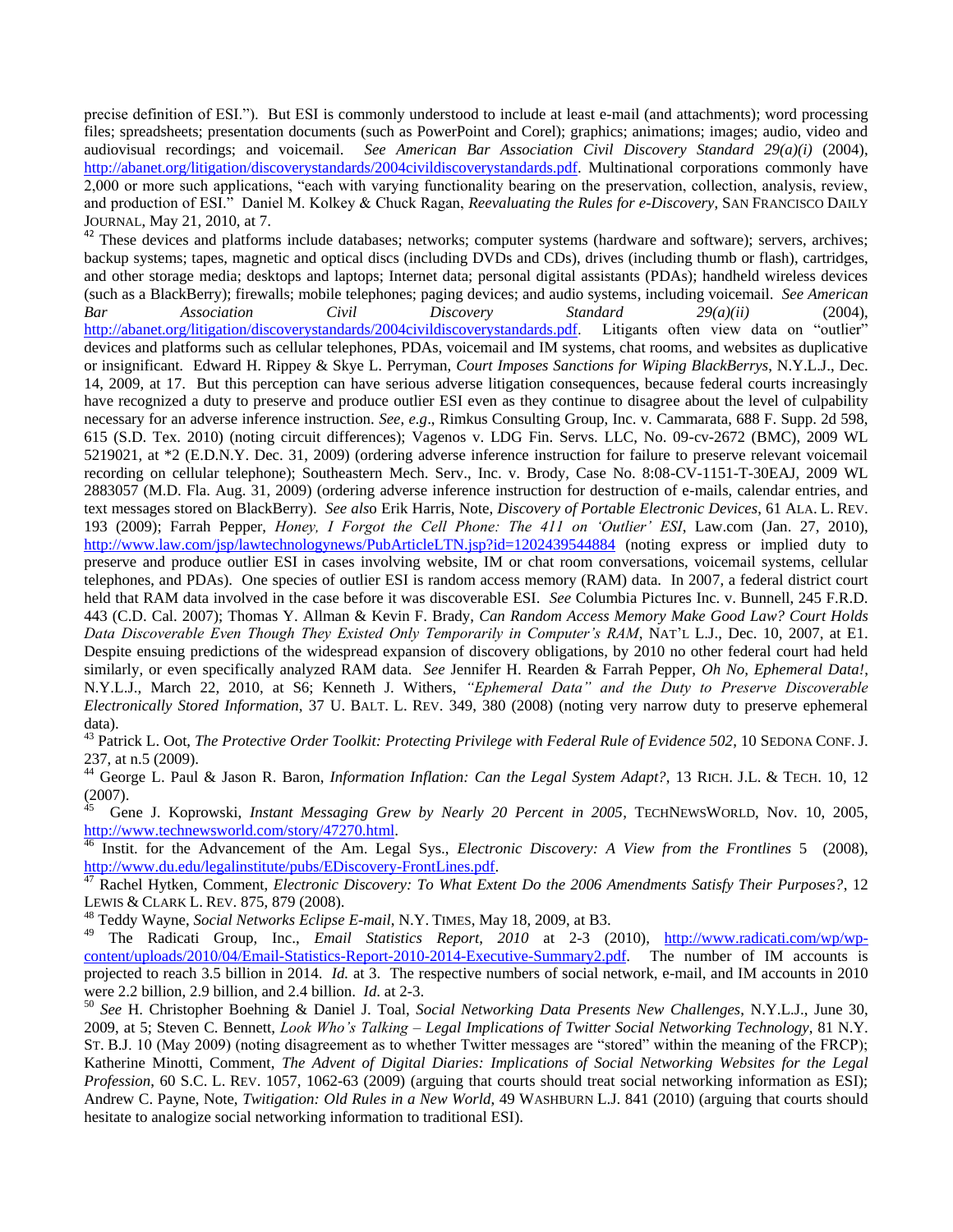<sup>51</sup> A TB is a measure of computer storage capacity equal to 1,000 gigabytes (GB). One GB of data is equal to one billion bytes (10<sup>9</sup> bytes), so one TB of data equals one trillion (10<sup>12</sup>) bytes. A petabyte is 10<sup>15</sup> bytes and an exabyte (EB) is 10<sup>18</sup> bytes. It has been estimated that the total volume of information generated worldwide in 1999 was two EB, by 2011 the world will create, capture, or replicate nearly 1,800 EB of information, and by 2020 the amount of digital information created and replicated in the world will grow to 35 trillion GB, or 44 times as much digital information as existed in 2009. *How Much Information?*, *supra* note 2, at 3-4; John Gantz & David Reinsel, *The Digital Universe Decade – Are You Ready?*, at 1 (May 2010), [http://idcdocserv.com/925;](http://idcdocserv.com/925) John F. Gantz, *et al.*, *The Diverse and Exploding Digital Universe: An Updated Forecast of Worldwide Information Growth Through 2011*, at 3 (March 2008), [http://www.emc.com/collateral/analyst](http://www.emc.com/collateral/analyst-reports/diverse-exploding-digital-universe.pdf)[reports/diverse-exploding-digital-universe.pdf.](http://www.emc.com/collateral/analyst-reports/diverse-exploding-digital-universe.pdf)

<sup>52</sup> Lucas Mearian, *A Zettabyte by 2010: Corporate Data Grows Fiftyfold in Three Years*, COMPUTERWORLD, March 6, 2007, [http://www.computerworld.com/s/article/9012364/A zettabyte\\_by\\_2010\\_Corporate\\_data\\_grows\\_fiftyfold\\_in\\_three\\_years.](http://www.computerworld.com/s/article/9012364/A%20zettabyte_by_2010_Corporate_data_grows_fiftyfold_in_three_years)  $rac{53}{54}$ *Id.* 

<sup>54</sup> Lori Enos, *Digital Data Changing Legal Landscape*, E-COMMERCE TIMES, May 16, 2000, [http://www.ecommercetimes.com/story/3339.html.](http://www.ecommercetimes.com/story/3339.html)

<sup>55</sup> *See* Lynne Marek, *Law Firms Begin to Hire ‗E-Discovery Counsel*,' NAT'L L.J. Oct. 13, 2008, at 10.

<sup>56</sup> E-discovery vendors, who are frequently hired to collect and process ESI in mid- to large-size cases, have adopted a variety of pricing models, including per page, per GB, per hour, or per custodian. In recent years the most common model has shifted from per page to per GB, as a reaction to the wildly inaccurate page count estimates often associated with processing ESI. *See* Jeffrey S. Jacobson, *How to Spend Less on Electronic Discovery*, N.Y.L.J., June 10, 2010, at 7; Jason Krause, *Confusion Carries the Day in E-Discovery*, LAW. TECH. NEWS, March 22, 2010, [http://www.law.com/jsp/lawtechnologynews/PubArticleFriendlyLTN.jsp?id=1202446546213.](http://www.law.com/jsp/lawtechnologynews/PubArticleFriendlyLTN.jsp?id=1202446546213) Some vendors use a tiered pricing model, charging one rate per GB to process ESI and a different rate per GB to host data following de-duplication, filtering and searching. Marla S.K. Bergman & Steven C. Bennett, *Managing E-Discovery Costs: Mission Possible*, THE PRACTICAL LITIGATOR 57, 59 (July 2009), [http://files.ali-aba.org/thumbs/datastorage/lacidoirep/articles/PLIT0907-Bergman-](http://files.ali-aba.org/thumbs/datastorage/lacidoirep/articles/PLIT0907-Bergman-Bennett_thumb.pdf)[Bennett\\_thumb.pdf.](http://files.ali-aba.org/thumbs/datastorage/lacidoirep/articles/PLIT0907-Bergman-Bennett_thumb.pdf)

<sup>57</sup> Instit. for the Advancement of the Am. Legal Sys., *Electronic Discovery: A View from the Frontlines* 19, 26 (2008), [http://www.du.edu/legalinstitute/pubs/EDiscovery-FrontLines.pdf.](http://www.du.edu/legalinstitute/pubs/EDiscovery-FrontLines.pdf)

<sup>58</sup> Grant J. Esposito & Thomas M. Mueller, *Backup Tapes, You Can't Live with Them and You Can't Toss Them: Strategies for Dealing with the Litigation Burdens Associated with Backup Tapes under the Amended Federal Rules of Civil Procedure*, 13 RICH. J.L. & TECH. 13, at \*7 (2007).

<sup>59</sup> Inst. for the Advancement of the Am. Legal Sys., *The Emerging Challenge of Electronic Discovery: Strategies for American Business* 3 (2008), [http://www.du.edu/legalinstitute/pubs/EDiscovery-Strategies.pdf.](http://www.du.edu/legalinstitute/pubs/EDiscovery-Strategies.pdf)

Sedona Conference Glossary: E-Discovery & Digital Information Management 5 (May 2005), [http://www.sedonaconference.org.](http://www.sedonaconference.org/)

61 Inst. for the Advancement of the Am. Legal Sys., *The Emerging Challenge of Electronic Discovery: Strategies for American Business* 3 (2008), [http://www.du.edu/legalinstitute/pubs/EDiscovery-Strategies.pdf.](http://www.du.edu/legalinstitute/pubs/EDiscovery-Strategies.pdf)

<sup>62</sup> Zubulake v. UBS Warburg LLC, 217 F.R.D. 309, 314 (S.D.N.Y. 2003).<br><sup>63</sup> Behzad, Behtash *F. Discovery:* How to Avoid Death by the

<sup>63</sup> Behzad Behtash, *E-Discovery: How to Avoid Death by Backup*, INFORMATIONWEEK, Apr. 17, 2010, [http://www.informationweek.com/story/showArticle.jhtml?articleID=224400402.](http://www.informationweek.com/story/showArticle.jhtml?articleID=224400402)

<sup>64</sup> Instit. for the Advancement of the Am. Legal Sys., *Electronic Discovery: A View from the Frontlines* 5 (2008), [http://www.du.edu/legalinstitute/pubs/EDiscovery-FrontLines.pdf.](http://www.du.edu/legalinstitute/pubs/EDiscovery-FrontLines.pdf)<br>
S Instit for the Advancement of the Am Legal Sys. *Electron* 

Instit. for the Advancement of the Am. Legal Sys., *Electronic Discovery: A View from the Frontlines* 5, 25 (2008), [http://www.du.edu/legalinstitute/pubs/EDiscovery-FrontLines.pdf.](http://www.du.edu/legalinstitute/pubs/EDiscovery-FrontLines.pdf)

<sup>66</sup> *See* Megan Jones, *Giving Electronic Discovery a Chance to Grow Up*, NAT'L L.J., Dec. 14, 2009, at 18 (reporting that between 2001 and 2009, the average price charged by e-discovery vendors to process, search, and export to a tool for review one GB of data declined from \$2,000 to less than \$400). The increasing use of more efficient cloud-based platforms for processing and hosting also has contributed to the per-unit price decline. George Socha & Tom Gelbmann, *Climbing Back*, **LAW TECH.** NEWS, Aug. 1, 2010, <http://www.law.com/jsp/lawtechnologynews/PubArticleFriendlyLTN.jsp?id=1202463900292>. "Clouds" have been defined as third-party services that host computing workloads in multi-tenant data centers. Accessing data, information and e-mail on the Internet through third-party vendors which provide cloud services is "cloud computing." Global spending on cloud computing services reached an estimated \$68 billion in 2010 and is expected to increase to \$95 billion in 2013. David McCann, *Be Clear About the Cloud*, CFO.com, Dec. 1, 2010, [http://www.cfo.com/printable/article.cfm/14540108;](http://www.cfo.com/printable/article.cfm/14540108) Robert W. Pass & Rebecca N. Shwayri, *When Cloud Computing Meets E-Discovery Obligations*, Law360, Sept. 14, 2010, [http://law360.com/articles/184339/print?section=ip.](http://law360.com/articles/184339/print?section=ip) The basic cloud pricing model is a flat fee based on capacity consumption. David McCann, *Six Costly Cloud Mistakes*, CFO.com, Aug. 12, 2010, [http://www.cfo.com/printable/article.cfm/14516478.](http://www.cfo.com/printable/article.cfm/14516478) Cloud computing services, including e-mail, contain their own form of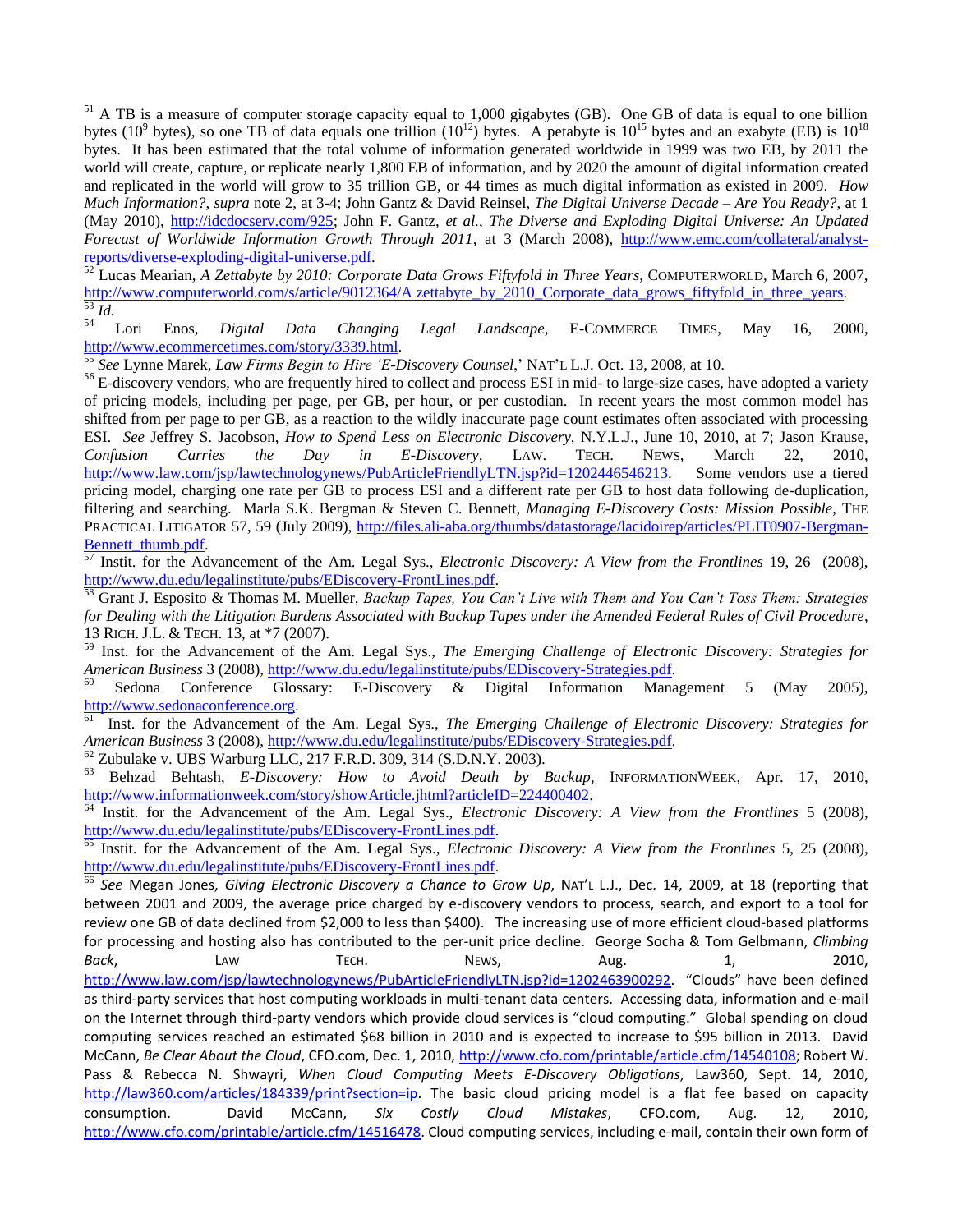ESI. *See* Fernando A. Bohorquez Jr.& Alberto Rodriguez, *How to Keep the 'Cloud' from Bursting in Litigation*, NAT'L L.J., Dec. 20, 2010, at 13 (identifying five different types of cloud services that may contain ESI). Whether or not cloud-based ESI is discoverable has not yet been resolved by the courts. *See* Steven C. Bennett, *E-Discovery Meets the Cloud*, 83 N.Y. State B.J. 45 (2011).

 $67$  Litigation is counter-cyclical, with the result that a number of e-discovery vendors entered the market during the recession of 2007-09. *See* Debra Logan, et al., *Gartner RAS Core Research Note G00171281, MarketScope for E-Discovery Software Product Vendors*, Dec. 21, 2009, [http://www.gartner.com/technology/media](http://www.gartner.com/technology/media-products/reprints/ca/vol2/article2/article2.html)[products/reprints/ca/vol2/article2/article2.html.](http://www.gartner.com/technology/media-products/reprints/ca/vol2/article2/article2.html) By 2009 the e-discovery market consisted of more than 600 vendors. *See* George Socha & Tom Gelbmann, *Strange Times*, LAW TECH. NEWS, Aug. 1, 2009, [http://www.law.com/jsp/law/PubArticlePrinterFriendly.jsp?id=1202435558482.](http://www.law.com/jsp/law/PubArticlePrinterFriendly.jsp?id=1202435558482)

<sup>68</sup> *See* Jason Krause, *When Is an E-Discovery Burden an Undue Burden?*, LAW TECH. NEWS, June 1, 2010, [http://www.law.com/jsp/lawtechnologynews/PubArticleFriendlyLTN.jsp?id=1202458961735.](http://www.law.com/jsp/lawtechnologynews/PubArticleFriendlyLTN.jsp?id=1202458961735) 

<sup>69</sup> *See* George Socha & Tom Gelbmann, *Climbing Back*, LAW TECH. NEWS, Aug. 1, 2010, [http://www.law.com/jsp/lawtechnologynews/PubArticleFriendlyLTN.jsp?id=1202463900292;](http://www.law.com/jsp/lawtechnologynews/PubArticleFriendlyLTN.jsp?id=1202463900292) Daniel Fisher, *The Data Explosion*, Forbes.com, Oct. 10, 2007, [http://www.forbes.com/forbes/2007/1001/072\\_print.html.](http://www.forbes.com/forbes/2007/1001/072_print.html)

<sup>70</sup> George Socha & Tom Gelbmann, *Climbing Back*, LAW TECH. NEWS, Aug. 1, 2010, <http://www.law.com/jsp/lawtechnologynews/PubArticleFriendlyLTN.jsp?id=1202463900292>

<sup>71</sup> James N. Dertouzos, Nicholas M. Pace & Robert H. Anderson, RAND Inst. for Civil Justice, *The Legal and Economic Implications of Electronic Discovery: Options for Future Research* 3 (2008), [http://www.rand.org/pubs/occasional\\_papers/2008RAND\\_OP183.pdf.](http://www.rand.org/pubs/occasional_papers/2008RAND_OP183.pdf) *Cf*. VRA Partners, LLC, *Industry Review: Legal Support* 6 (Apr. 2009),<http://www.vrapartners.com/pdf/legal-support-newsletter-0409.pdf> (estimating that the ratio of ediscovery review costs to processing costs is 5:1).

<sup>72</sup> George L. Paul & Jason R. Baron, I*nformation Inflation: Can the Legal System Adapt?*, 13 RICH. J.L. & TECH. 10, at \*20. A much higher conversion estimate of 500,000 pages of text per GB comes from THE MANUAL FOR COMPLEX LITIGATION (FOURTH) § 11.446 (2004), but is subject to some dispute. *See* Instit. for the Advancement of the Am. Legal Sys., *Electronic Discovery: A View from the Frontlines* 5 & n.10 (2008), [http://www.du.edu/legalinstitute/pubs/EDiscovery-FrontLines.pdf;](http://www.du.edu/legalinstitute/pubs/EDiscovery-FrontLines.pdf) Craig Ball, *Expert Explodes Page Equivalency Myth*, Law TECH. NEWS, Aug. 8, 2007, <http://www.law.com/jsp/lawtechnologynews/PubArticleLTN.jsp?id=1186477613170> ("Scholarly articles and reported decisions pass around the 500,000 pages per gigabyte value like a bad cold. Yet, 500,000 pages per gigabyte isn't right. It isn't even particularly close to right."). Page equivalency numbers vary considerably when they are not expressed in a common currency -- the number of pages in a document file varies widely as a function of the file type and its characteristics. According to one estimate, the average number of pages per GB varies from a low of 17,552 for PowerPoint files to a high of 677,963 for text files. Word files average 64,782 pages and e-mail files average 100,099 pages. *See* LexisNexis Applied Discovery, *How Many Pages in a Gigabyte?* (2008), http://www.lexisnexis.com/applieddiscovery/lawlibrary/whitePapers/ADI\_FS\_PagesInAGigabyte.pdf.

<sup>73</sup> Donald Wochna, *Electronic Data, Electronic Searching, Inadvertent Production of Privileged Data: A Perfect Storm*, 43 AKRON L. REV. 847, 853 (2010). This estimate can vary widely, depending on billable rates and the efficiency of the document reviewer. The stated estimate assumes an average billable rate of \$200 per hour and that a single attorney can review 500 pages of data per hour with acceptable accuracy. *Id*. at 853.

<sup>74</sup> Donald Wochna, *Electronic Data, Electronic Searching, Inadvertent Production of Privileged Data: A Perfect Storm*, 43 AKRON L. REV. 847, 852-53 (2010).

<sup>75</sup> Adam Hurwitz & Alon Israely, *Tweet This: Social Networking May Count in EDD*, NAT'L L.J., Dec. 20, 2010, at 14.

<sup>76</sup> *See* Hon. John M. Facciola & Jonathan M. Redgrave, *Asserting and Challenging Privilege Claims in Modern Litigation: The Facciola-Redgrave Framework*, 4 FED. CTS. L. REV. 19, 37-38 (2010).

<sup>77</sup> *See* Muro v. Target Corp., 243 F.R.D. 301 (N.D. Ill. 2007).

<sup>78</sup> *See* Douglas L. Rogers, *A Search for Balance in the Discovery of ESI Since December 1, 2006*, 14 RICH. J.L. & TECH. 80- 83 (2008) (describing four types of metadata).

<sup>79</sup> Barbara J. Rothstein, Ronald J. hedges & Elizabeth C. Wiggins, Federal Judicial Center, *Managing Discovery of Electronic information: A Pocket Guide for Judges* 3 (2007), [http://www.fjc.gov/public/pdf.nsf/lookup/eldscpkt.pdf/\\$file/eldscpkt.pdf.](http://www.fjc.gov/public/pdf.nsf/lookup/eldscpkt.pdf/$file/eldscpkt.pdf)

<sup>80</sup> Philip J. Favro, *A New Frontier in Electronic Evidence: Preserving and Obtaining Metadata*, 13 B.U. J. SCI. & TECH. L.J. 1, 11-12 (2007).

<sup>81</sup> *See* Thomas Y. Allman, *The Impact of the Proposed Federal e-Discovery Rules*, 12 RICH. J.L. & TECH. 13, 15 (2006) (―The Advisory Committee discussed the competing concerns at some length but ultimately decided that the best course of action was to remain silent and leave the issue to individual case law development.").

<sup>82</sup> *See* Tresa Baldas, *Metadata Grows in Legal Import – Litigation Demanding Production of Metadata is Roiling the Courts*, NAT'L L.J., Jan. 26, 2009, at 4; In re Seroquel Prods. Liab. Litig., No. 6:06-md-1769-Orl-22DAB, 2008 WL 1995058, at \*8-9 (M.D. Fla. May 7, 2008) (requiring production of specific metadata fields); Williams v. Sprint/United Mgt. Co., 230 F.R.D.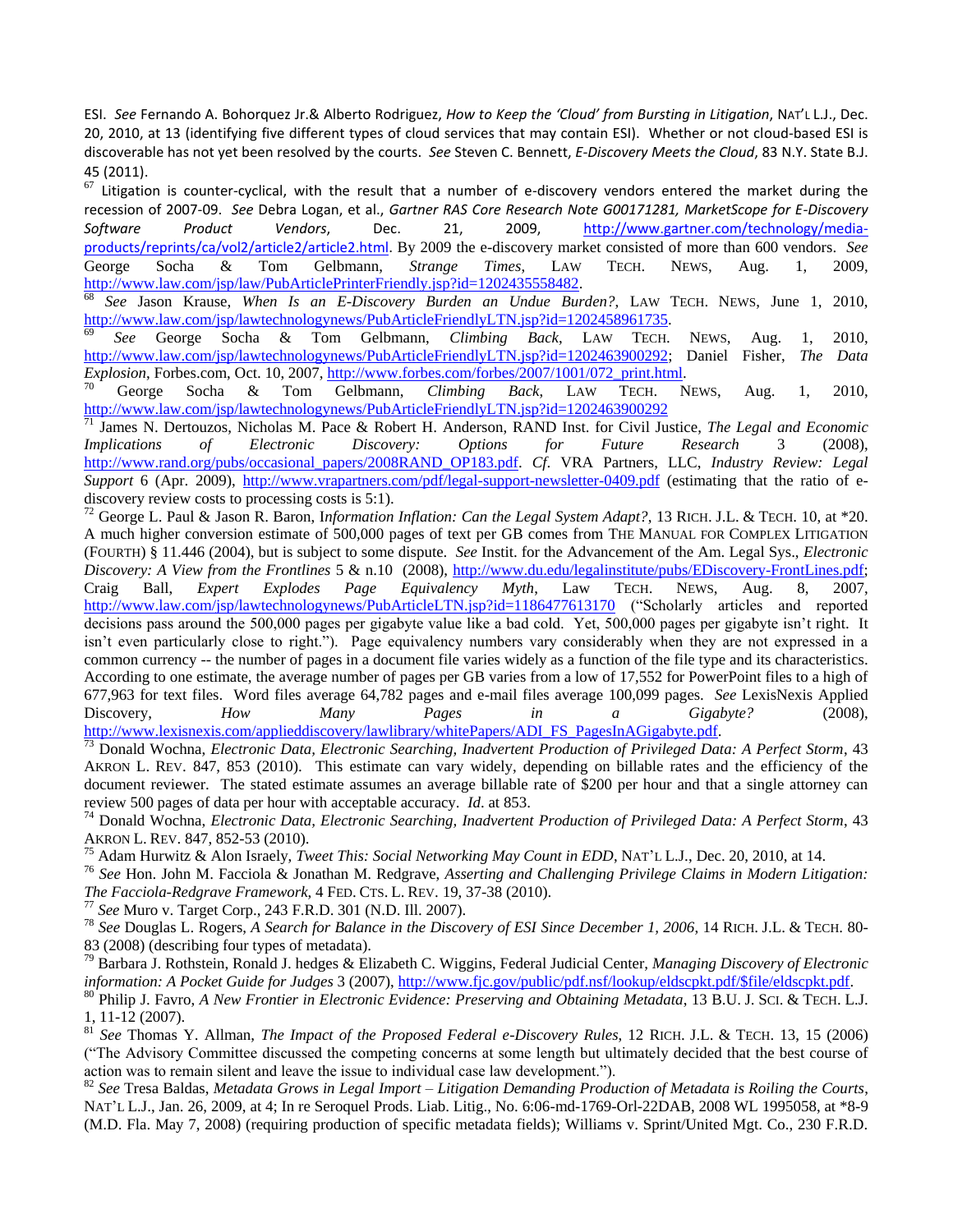640, 656 (D. Kan. 2005) (requiring production of metadata). *But see* Autotech Techs. Ltd. v. AutomationDirect.com, Inc., 248 F.R.D. 556, 559 (N.D. Ill. 2008) (denying request to require metadata production); Kentucky Speedway, LLC v. Nat'l Ass'n of Stock Car Auto Racing, Inc., 2006 WL 5097354 (E.D. Ky. Dec. 18, 2006) (rejecting *Williams, supra*, as "not persuasive").

<sup>83</sup> See CP Solutions PTE, Ltd. v. Gen. Elec. Co., N0. 3:04 cv 2150 (JBA) (WIG), 2006 WL 1272615, at \*4 (D. Conn. Feb. 6, 2006) (declining to order production of metadata because redaction for privilege would be unduly burdensome); Adam K. Israel, Note, *To Scrub or Not to Scrub: The Ethical Implications of Metadata and Electronic Data Creation, Exchange, and Discovery*, 60 ALA. L. REV. 469, 496 (2009) ("[T]he hours logged reviewing metadata for privileged or protected information will likely be extremely costly.").

<sup>84</sup> Instit. for the Advancement of the Am. Legal Sys., *Electronic Discovery: A View from the Frontlines* 15-16 (2008), [http://www.du.edu/legalinstitute/pubs/EDiscovery-FrontLines.pdf.](http://www.du.edu/legalinstitute/pubs/EDiscovery-FrontLines.pdf)

<sup>85</sup> *See* Emery G. Lee III, *Effectiveness of the 2006 Rules Amendments*, 11 SEDONA CONF. J. 191 (2010).

 $86$  Fed. R. Civ. P. 26(b)(2)(B).

 $87$  *See* Fed. R. Civ. P. 26(b)(2)(B) – (C), Advisory Committee's Note.

<sup>88</sup> 202 F.R.D. 31 (D.D.C. 2001).

<sup>89</sup> 205 F.R.D. 421 (S.D.N.Y. 2002).

<sup>90</sup> 217 F.R.D. 309 (S.D.N.Y. 2003).

<sup>91</sup> 202 F.R.D. at 34.

<sup>92</sup> 205 F.R.D. at 429.

<sup>93</sup> 217 F.R.D. at 322.

<sup>94</sup> Bradley T. Tennis, Comment, *Cost-Shifting in Electronic Discovery*, 119 YALE L.J. 1113, 1114 (2010).

<sup>95</sup> Fed. R. Civ. P. 26, Advisory Committee's Note.

<sup>96</sup> *See* Tennis, Comment, *supra* note 94, at 1114.

 $97$  Fed. R. Civ. P. 37(f).

<sup>98</sup> Dan H. Willoughby, Jr., et al., *Sanctions for E-Discovery Violations: By the Numbers*, 60 DUKE L.J. 789, 824 (2010).

 $99$  Fed. R. Civ. P. 26(b)(5)(B).

100 John H. Beisner, *Discovering a Better Way: The Need for Effective Civil Litigation Reform*, 60 DUKE L.J. 547, 583 (2010).

<sup>101</sup> *See* Vlad Vainberg, Comment, *When Should Discovery Come with a Bill? Assessing Cost Shifting for Electronic Discovery*, 158 U. PA. L. REV. 1523, 1565-66 (2010).

<sup>102</sup> *See*, *e.g*., Roy W. Breitenbach & Alicia M. Wilson, *Managing the Fact Discovery Tsunami: Tips When Defending a Federal Antitrust Case*, N.Y.L.J., Jan. 18, 2011, at S8 (noting that absence of cost-shifting means there is little incentive for antitrust plaintiffs to limit discovery).

<sup>103</sup> *See* Scott A. Moss, *Litigation Discovery Cannot Be Optimal but Could Be Better: The Economics of Improving Discovery Timing in a Digital Age*, 58 DUKE L.J. 889, 905 (2009).

<sup>104</sup> *See The Sedona Conference Commentary on Proportionality in Electronic Discovery,* 11 SEDONA CONF. J. 289 n.9 (2010); Scott A. Moss, *Litigation Discovery Cannot Be Optimal but Could Be Better: The Economics of Improving Discovery Timing in a Digital Age*, 58 DUKE L.J. 889, 899-901 (2009).

<sup>105</sup> Dan H. Willoughby, Jr., et al., *Sanctions for E-Discovery Violations: By the Numbers*, 60 DUKE L.J. 789, 825 (2010). <sup>106</sup> *Id.*

<sup>107</sup> Emery G. Lee III & Kenneth J. Withers, *Survey of United States Magistrate Judges on the Effectiveness of the 2006 Amendments to the Federal Rules of Civil Procedure*, 11 SEDONA CONF. J. 201 (2010).

<sup>108</sup> Emery G. Lee III, *Effectiveness of the 2006 Rules Amendments*, 11 SEDONA CONF. J. 191 (2010).

<sup>109</sup> *Id.*

<sup>110</sup> *See* Hon. John M. Facciola & Jonathan M. Redgrave, *Asserting and Challenging Privilege Claims in Modern Litigation: The Facciola-Redgrave Framework*, 4 FED. CTS. L. REV. 19, 30 (2010).

<sup>111</sup> *See* Hopson v. Baltimore, 232 F.R.D. 228, 235-36 (D. Md. 2005) (discussing different tests used by federal courts).

 $112$  In federal actions based on diversity jurisdiction, federal courts apply state substantive law, including state law of privilege. Fed. R. Evid. 501.

<sup>113</sup> *See* Fed. R. Evid. 502 Advisory Committee's Note.

<sup>114</sup> Fed. R. Evid. 502(a).

 $115$  Fed. R. Evid. 502(b).

 $116$  Fed. R. Evid. 502(c).

<sup>117</sup> Fed. R. Evid. 502(d).

<sup>118</sup> Fed. R. Evid. 502(e).

<sup>119</sup> *See* Instit. for the Advancement of the Am. Legal Sys., *Electronic Discovery: A View from the Frontlines* 20 (2008), <http://www.du.edu/legalinstitute/pubs/EDiscovery-FrontLines.pdf> ("[P]rivileged information, once learned, cannot be unlearned and it can permeate and alter the course of a case.").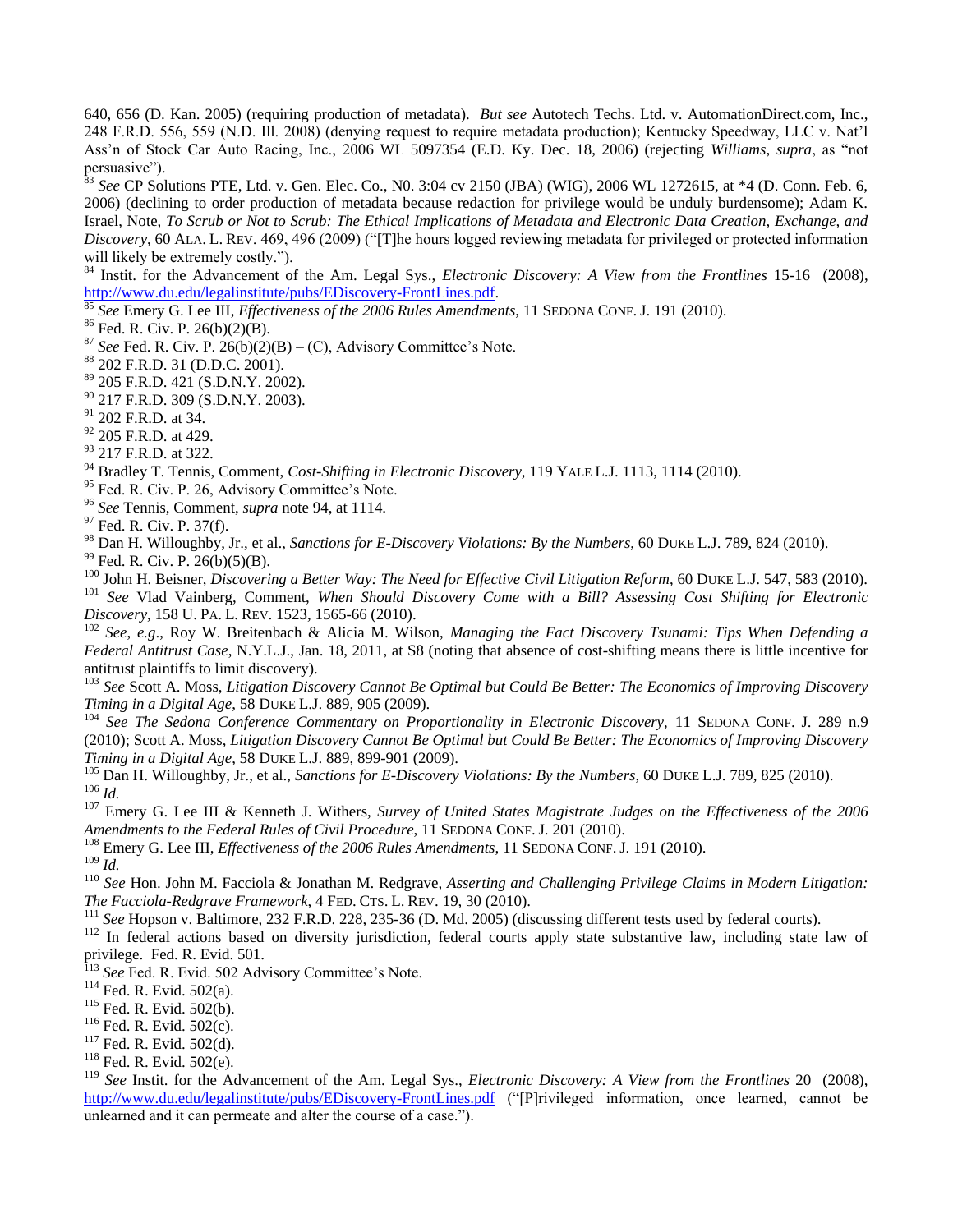<sup>120</sup> Emery G. Lee III & Kenneth J. Withers, *Survey of United States Magistrate Judges on the Effectiveness of the 2006 Amendments to the Federal Rules of Civil Procedure*, 11 SEDONA CONF. J. 201 (2010).  $121$  *Id.* 

<sup>122</sup> Model Rules of Prof'l Conduct R. 1.1 (2003).

<sup>123</sup> *See* Henry S. Noyes, *Federal Rule of Evidence 502: Stirring the State Law of Privilege and Professional Responsibility*  with a Federal Stick, 66 WASH. & LEE L. REV. 673, 743 (2009) ("In order to be effective, however, Rule 502 must preempt state rules of professional responsibility that impose duties on lawyers to zealously protect their clients' confidential information and to conduct this review before turning over the client's documents to a litigation adversary during discovery.").

 $124$  The five factors are: (1) the reasonableness of steps taken to prevent disclosure; (2) the amount of time taken to remedy the inadvertent disclosure; (3) the scope of discovery; (4) the extent of disclosure; and (5) the overriding issue of fairness or justice. *See* First American CoreLogic, Inc. v. Fiserv, Inc., Civ. Action No. 2:10-CV-132-TJW, 2010 WL 4975566, at \*3 (E.D. Tex. Dec. 2, 2010).

 $^{125}$  Fed. R. Evid. 502, Explanatory Note; American Coal Sales Co. v. Nova Scotia Power, Inc., No. 2:06-cv-94, 2009 WL  $4677576$ , at \*17 (S.D. Ohio Feb. 23, 2009) ("[M]ost federal courts use a five factor balancing test. . . .").

<sup>126</sup> Gareth T. Evans & Farrah Pepper, *Federal Rule of Evidence 502: Getting to Know an Important E-Discovery Tool*, 51 ORANGE COUNTY LAWYER, Nov. 2009, at 10; Heriot v. Byrne, 257 F.R.D. 645, 655 n.7 (N.D. Ill. 2009) ("In applying FRE 502(b), the court is free to consider any or all of the five  $[]$  factors. . . .").

<sup>127</sup> *See* Robert D. Owen & Melissa H. Cozart, *FRE 502, One Year Later*, N.Y.L.J., Oct. 5, 2009, at S4; Roger P. Meyers, *An Analysis of Federal Rule of Evidence 502 and Its Early Application*, 55 WAYNE L. REV. 1441, 1458 (2009).

<sup>128</sup> Fulbright & Jaworski L.L.P., *E-Discovery Trends: E-Discovery Findings from the 2005-2009 Fulbright & Jaworski L.L.P. Litigation Trends Survey* 5 (2009), [http://civilconference.uscourts.gov/LotusQuickr/dcc/main.nsf/\\$defaultview/F873BA28DC4854F38525767E004A4F9A/\\$File](http://civilconference.uscourts.gov/LotusQuickr/dcc/main.nsf/$defaultview/F873BA28DC4854F38525767E004A4F9A/$File/Fulbright)

[/Fulbright's%20E-Discovery%20trends.pdf?OpenElement.](http://civilconference.uscourts.gov/LotusQuickr/dcc/main.nsf/$defaultview/F873BA28DC4854F38525767E004A4F9A/$File/Fulbright)

<sup>129</sup> Fulbright & Jaworski L.L.P., *E-Discovery Trends: E-Discovery Findings from the 2005-2009 Fulbright & Jaworski L.L.P. Litigation Trends Survey* 5 (2009), [http://civilconference.uscourts.gov/LotusQuickr/dcc/main.nsf/\\$defaultview/F873BA28DC4854F38525767E004A4F9A/\\$File](http://civilconference.uscourts.gov/LotusQuickr/dcc/main.nsf/$defaultview/F873BA28DC4854F38525767E004A4F9A/$File/Fulbright) [/Fulbright's%20E-Discovery%20trends.pdf?OpenElement.](http://civilconference.uscourts.gov/LotusQuickr/dcc/main.nsf/$defaultview/F873BA28DC4854F38525767E004A4F9A/$File/Fulbright)

<sup>130</sup> *See* Michael H. Gruenglas, Robert A. Fumerton & Patrick G. Rideout, *A Proposal to Prevent Blackmail at the Pleading Stage – Stay Discovery Pending Motions to Dismiss, N.Y.L.J., Oct. 5, 2009, at 1 ("N]one of these amendments addresses the* timing of e-discovery costs or deters the use of e-discovery in meritless litigation to extract settlements from defendants. Indeed, by making e-discovery a focal point at the outset of every case, these amendments to Rule 26 not only ignore the ever-increasing in terrorem effect on defendants, but actually compound the problem.").

<sup>131</sup> Fed. R. Civ. P. 26(c).

<sup>132</sup> Brian Philip Murray, *Lifting the PSLRA "Automatic Stay" of Discovery*, 80 N.D. L. REV. 405, 407 & n.19 (2004).

 $133$  15 U.S.C. §78u-4(b)(3)(B). The term "particularized discovery" modifies both the terms "preserve evidence" and "undue prejudice.‖ Mishkin v. Ageloff, 220 B.R. 784, 792-93 (S.D.N.Y. 1998).

 $^{134}$  In re Thornburg Mort., Inc. Sec. Litig., No. CIV 07-0815 JB/WDS, 2010 WL 2977620, at \*6 (D.N.M. July 1, 2010).

<sup>135</sup> *See* Hillary A. Sale, *Heightened Pleading and Discovery Stays: An Analysis of the Effect of the PSLRA's Internal-Information Standard on '33 and '34 Act Claims*, 76 WASH. U. L.Q. 537, 582 (1998) ("Despite their voluminous discovery requests to defendants, plaintiffs have very little to offer in the form of reciprocal discovery. . . .[I]n the average securities case, the plaintiffs' document production consists solely of trading slips. . . ."). This asymmetry is not unique to securities litigation. *See*, *e.g.,* Eric P. Mandel & Mitchell J. Rapp, *E-Discovery Alignment in Antitrust Actions: Good Idea?*, Law360, Sept. 17, 2010, <http://www.law360.com/articles/192265/print?section=competition> ("In practical terms, the defendants in civil class action antitrust cases are producing the vast majority of discovery.").

<sup>136</sup> H.R. Conf. Rep. No. 104-369, at 37 (1995), reprinted in 1995 U.S.C.C.A.N. 730, 736. *See also* The Association of the Bar of the City of New York Securities Litigation Committee, Subcommittee on Use of Confidential Sources, *Dialogue on the Current Law and Proposals for Reform on the Use of Information from and the Disclosure of the Identity of Informants* 17-18 (Aug. 2009), <http://www.nycbar.org/pdf/report/uploads/20071798-UseofConfidentialSources.pdf> ("The legislative history shows that Congress recognized that even weak cases surviving a motion to dismiss often resulted in coercive settlements because of the prohibitive cost of discovery. . . . Once a motion is denied, discovery moves forward and cases often acquire a settlement value regardless of the merits of the claim."). (The foregoing report includes separate sections written by plaintiffs' counsel and defense counsel. The foregoing quotation is taken from the plaintiffs' section.)

 $^{137}$  In re Thornburg Mort., Inc. Sec. Litig., No. CIV 07-0815 JB/WDS, 2010 WL 2977620, at  $*6$  (D.N.M. July 1, 2010).

<sup>138</sup> Faulkner v. Verizon Communc., Inc., 156 F. Supp. 2d 384, 404 (S.D.N.Y. 2001); Powers v. Eichen, 961 F. Supp. 2d 233, 235 (S.D. Cal. Apr. 15, 1997).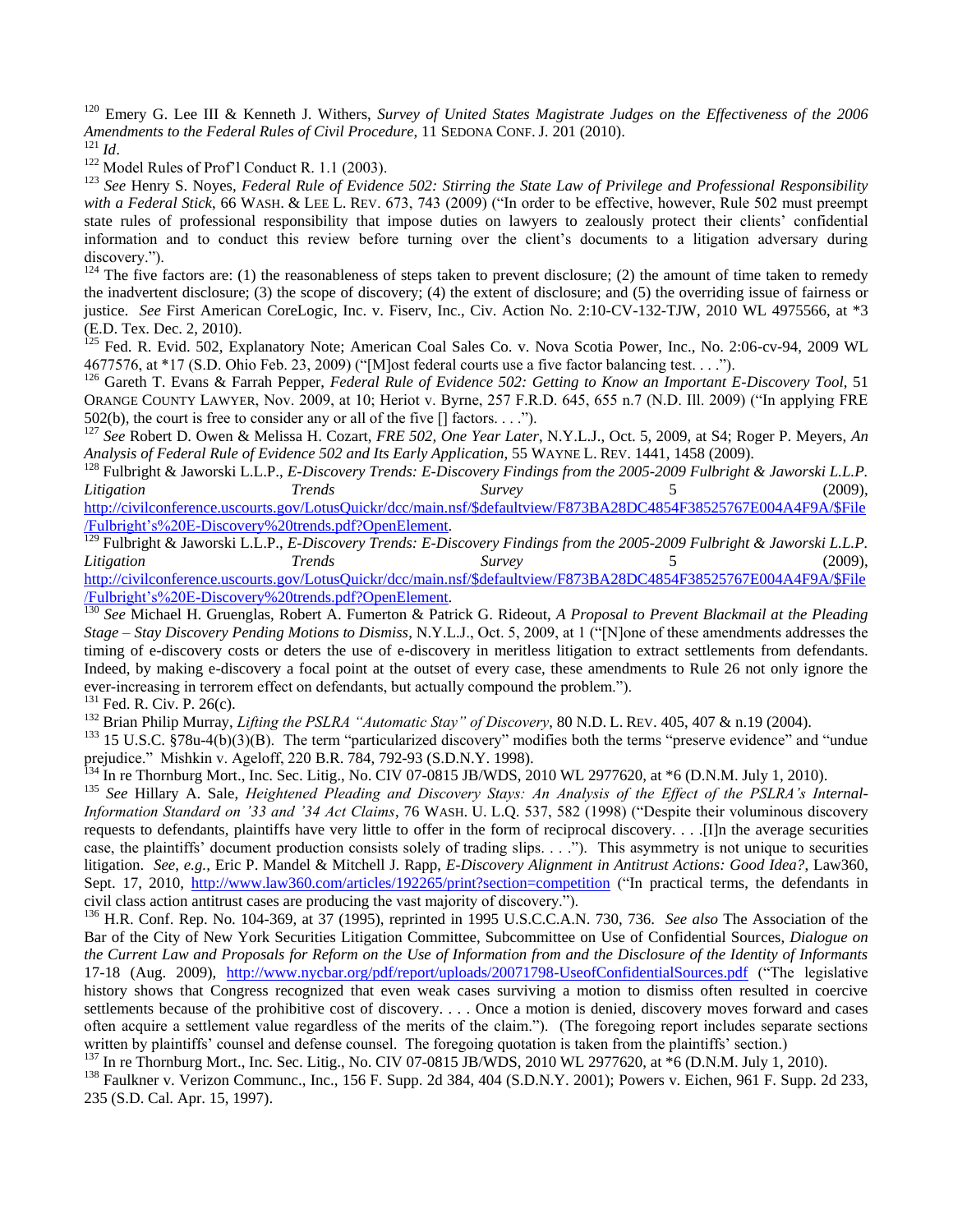$139$  Lindner v. American Express Co., No. 10 Civ. 2228(JSR)(JLC), 2010 WL 4537819, at \*1 (S.D.N.Y. Nov. 9, 2010); Schnall v. Proshares Trust, No. 10 Civ. 3042(JGK), No. 09 Civ. 6935(JGK), 2010 WL 1962940, at \*1 (S.D.N.Y. May 17, 2010).

 $140$  Courts have reached different conclusions as to whether the PSLRA's discovery stay applies before a motion to dismiss has been filed. The majority and better-reasoned view is that the stay is triggered by any defendant's indication of intent to file a motion to dismiss. *See* Friedman v. Quest Energy Partners LP, Nos. CIV-08-936-M, CIV-08-968-M, 2009 WL 5065690, at n.2 (W.D. Okla. Dec. 15, 2009); Spears v. Metropolitan Life Ins., No. 2:07-CV-00088-RL-PRC, 2007 WL 1468697, at \*3 (N.D. Ind. May 17, 2007).

<sup>141</sup> See Lane v. Page, No. CIV 06-1071 JB/ACT, 2009 WL 1312896, at \*1 (D.N.M. Feb. 9, 2009) ("The result may be harsh, but Congress has clearly expressed a desire that discovery not proceed in any securities litigation the PSLRA covers until all pending motions to dismiss have been resolved."); Sedona Corp. v. Ladenburg Thalmann, No. 03 Civ. 3120 LTSTHK, 2005 WL 2647945, at \*\*9-10 (S.D.N.Y. Oct. 14, 2005).

<sup>142</sup> Pub. L. No. 105-353, 112 Stat. 3227 (codified as amended at 15 U.S.C. §78a (2000)).

<sup>143</sup> Buettgen v. Harless, Nos. 3:09-CV-0791K, 3:09-CV-0938-K, 3:09-CV-1049-K, 2010 WL 2573463, at \*1 (N.D. Tex. June 25, 2010).

<sup>144</sup> *See* 15 U.S.C. §78u-4(b)(3)(D).

<sup>145</sup> Bank v. City of Menasha, No. 10-1963, 2010 4812811, at  $*4$  (7<sup>th</sup> Cir. Cir. Dec. 8, 2010); Thorogood v. Sears, Roebuck & Co., No. 10-2407, 2010 WL 4286367, at \*\*6-8 (7<sup>th</sup> Cir. Nov. 2, 2010).

<sup>146</sup> H.R. Conf. Rep. 104-369, at 37, reprinted in 10995 U.S.C.C.A.N. 730, 736.

<sup>147</sup> Fed. R. Civ. P. 27.

<sup>148</sup> Gary L. Cutler, *PSLRA Stay Does Not Always Halt the Process*, N.Y.L.J., June 19, 2006, at S8.

<sup>149</sup> In re Vivendi Universal, S.A. Sec. Litig., 381 F. Supp. 2d 129, 130 (S.D.N.Y. 2003); Sarantakis v. Gruttadaura, No. 02 C 1609, 2002 WL 1803750, at \*2 (N.D. Ill. Aug. 5, 2002).

 $^{150}$  In re Colonial BancGroup, Inc. Sec. Litig., Civ. Action No. 2:09cv104-MHT, 2009 WL 4585928. At  $*2$  (M.D. Ala. Dec. 2, 2009).

<sup>151</sup> *See*, *e.g.,* In re Williams Sec. Litig., No. 02-CV-72H(M), 2003 WL22013464, at \*1 (N.D. Okla. May 22, 2003); In re Vivendi Universal, S.A., Sec. Litig., 381 F. Supp. 2d 129, 130 (S.D.N.Y. 2003).

<sup>152</sup> Winer Family Trust v. Queen, No. Civ.A. 03-4318, 2004 WL 350181, at \*6 (E.D. Pa. Feb. 6, 2004).

<sup>153</sup> In re Spectranetics Corp. Sec. Litig., Civ. Action Nos. 08-cv-02048-REB-KLM, etc., 2009 WL 3346611, at \*2 (D. Colo. Oct. 14, 2009). A request is not particularized when it covers all documents that would be discoverable in a non-PSLRA case. *Id.*

<sup>154</sup> *See, e.g*., Ohio Public Employees Ret. Sys. v. Fed. Home Loan Mort. Corp., No. 4:08CV0160, 2010 WL 1628059, at \*3 (N.D. Ohio Apr. 22, 2010); Brigham v. Royal Bank of Canada, No. 08 CV 4431(WHP), 2009 WL 935684, at \*1 (S.D.N.Y. Apr. 7, 2009).

<sup>155</sup> Debra M. Torres, *PSLRA Mandatory Stay Can Be Heavy Lifting*, N.Y.L.J., June 18, 2007, at S6.

<sup>156</sup> For example, during the period 2005-2009, 199 securities class action filings had some form of involvement by the Securities and Exchange Commission (SEC), including formal or informal investigations, and 115 filings had some form of involvement by the United States Department of Justice (DOJ), including investigations. PricewaterhouseCoopers, *2009 Securities Litigation Study* 26-27 (Apr. 2010), [http://10b5.pwc.com/PDF/NY-10-](http://10b5.pwc.com/PDF/NY-10-0559%20SEC%20LIT%20STUDY_V7%20PRINT.pdf) [0559%20SEC%20LIT%20STUDY\\_V7%20PRINT.pdf.](http://10b5.pwc.com/PDF/NY-10-0559%20SEC%20LIT%20STUDY_V7%20PRINT.pdf)

<sup>157</sup> *See*, *e.g*., Kuriakose v. Federal Home Loan Mort. Co., No. 08-cv-7281, 2009 WL 4609591 (S.D.N.Y. Dec. 7, 2009) (refusing to lift stay where about 400,000 documents had been produced by lead defendant during active investigations conducted by the SEC, the U.S. Attorney's Office, and the House Committee on Oversight and Government Reform). The court stated: "Contrary to Plaintiffs' assertion, courts do not routinely lift the PSLRA discovery stay when the requested documents have already been provided to government investigators." *Id.* at \*3. *Accord* In re Sunrise Senior Living, Inc., 584 F. Supp. 2d 14, 18 (D.D.C. 2008) (refusing to lift discovery stay in part because "an SEC investigation occurring contemporaneously with private litigation is not at all an uncommon occurrence. . . .").

<sup>158</sup> See, e.g., In re Spectranetics Corp. Sec. Litig., Civ. Action Nos. 08-cv-02048-REB-KLM, etc., 2009 WL 3346611, at \*7 (D. Colo. Oct. 14, 2009) (refusing to find undue prejudice where three of five referenced regulatory bodies were not actively proceeding against defendant).

<sup>159</sup> *See*, *e.g*., Brigham v. Royal Bank of Canada, No. 08 CV 4431(WHP), 2009 WL 935684, at \*2 (S.D.N.Y. Apr. 7, 2009) ("[T]he mere fact that the PSLRA's goals would not be frustrated . . . is not sufficient to warrant lifting the stay."); 308544 Canada, Inc. v. Aspen Tech., No. 07 Civ. 1204(JFK), 2007 WL 2049738, at \*1 (S.D.N.Y. July 18, 2007).

<sup>160</sup> *See*, *e.g*., Westchester Putnam Heavy & Highway Laborers Local 60 Benefit Fund v. Sadia S.A., No. 08 Civ. 9528(SAS), 2009 WL 1285845, at \*1 (S.D.N.Y. May 8, 2009) (partially lifting stay to permit discovery of investigative report produced in parallel litigation the day *after* plaintiffs respond to defendants' motion to dismiss).

 $^{161}$  *See* In re Sunrise Senior Living, Inc., 584 F. Supp. 2d 14, 17 (D.D.C. 2008) ( $^{16}$ T] he ease with which the defendant can produce the documents is not the standard for assessing whether a discovery request is particularized.‖).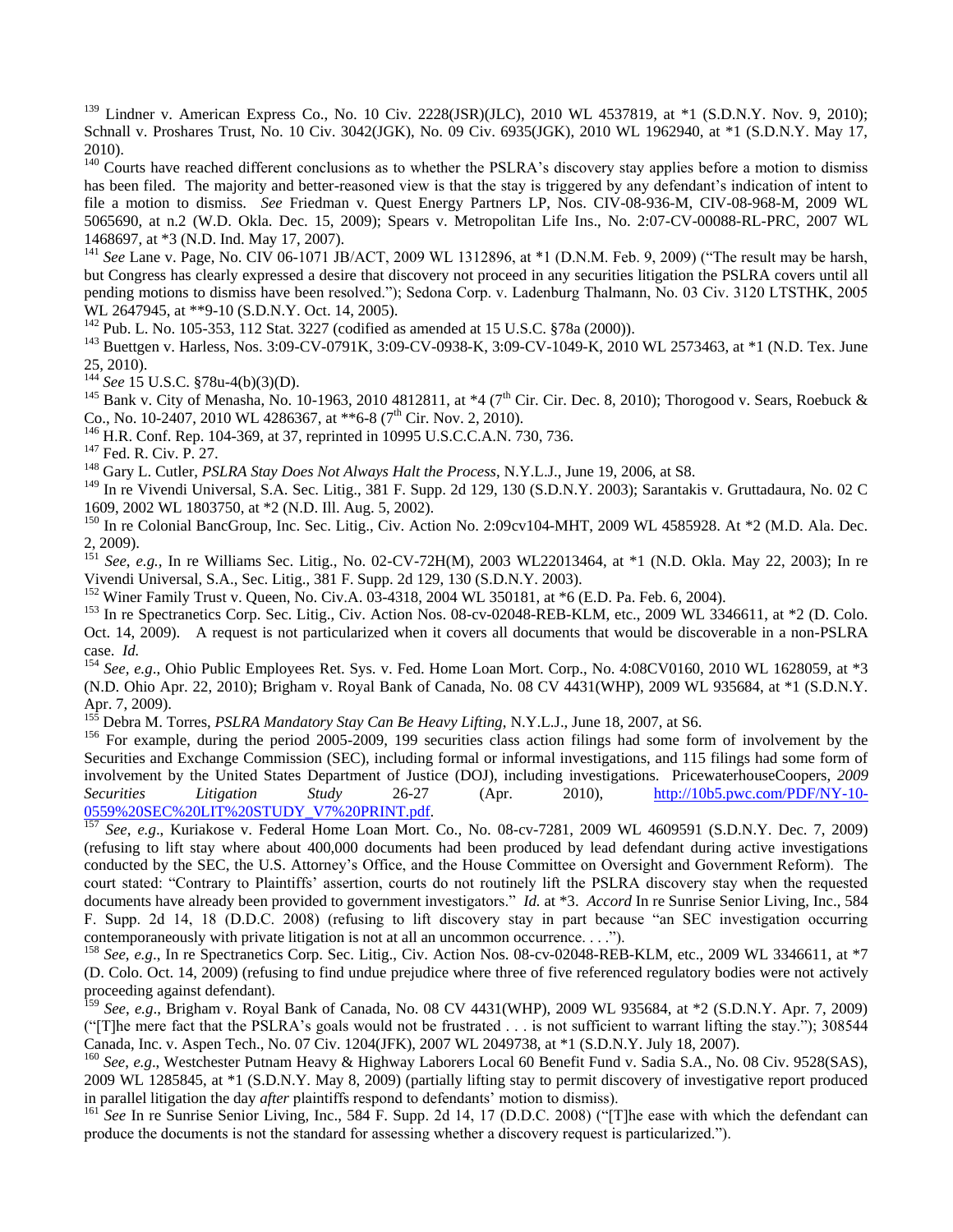<sup>162</sup> *See* Emery G. Lee III & Thomas E. Willging, *Litigation Costs in Civil Cases: Multivariate Analysis* – *Report to the Judicial Conf. Advisory Comm. on Civil Rules* 5, 7 (March 2010), [http://www.fjc.gov/public.nsf/lookup/costciv1.pdf/\\$file/costciv1.pdf.](http://www.fjc.gov/public.nsf/lookup/costciv1.pdf/$file/costciv1.pdf)

<sup>163</sup> *See*, *e.g.*, Richard H. Walker, David M. Levine & Adam C. Pritchard, *The New Securities Class Action: Federal Obstacles, State Detours*, 39 ARIZ. L. REV. 641, 665 (1997) ("[D]efendants [in securities fraud class action litigation] are now extremely reluctant to settle before a motion to dismiss has been decided.").

<sup>164</sup> See U.S. Chamber Institute for Legal Reform, *The Centre Cannot Hold: The Need for Effective Reform of the U.S. Civil Discovery Process* 30 (May 2010), [http://www.instituteforlegalreform.com/images/stories/documents/pdf/research/ilr\\_discovery\\_2010.pdf](http://www.instituteforlegalreform.com/images/stories/documents/pdf/research/ilr_discovery_2010.pdf) ("An automatic stay [of discovery] would greatly reduce the in terrorem value of lawsuits. . . . "); Michael H. Gruenglas, Robert A. Fumerton & Patrick G. Rideout, *A Proposal to Prevent Blackmail at the Pleading Stage – Stay Discovery Pending Motions to Dismiss*, N.Y.L.J., Oct. 5, 2009, at 1 ("By deferring all e-discovery until after the legal sufficiency of a complaint has been tested, plaintiffs will no longer be able to use frivolous lawsuits to extract settlements by holding the prospect of e-discovery over defendants' heads.").

<sup>165</sup> *See* Stephen J. Choi, *Do the Merits Matter Less After the Private Securities Litigation Reform Act?*, 23 J. LAW, ECON. & ORGAN. 598, 623 (2007) (concluding that PSLRA has operated to reduce incidence of both nuisance litigation and meritorious litigation).<br> $^{166}$  Eultricht  $^{8}$ 

<sup>166</sup> Fulbright & Jaworski L.L.P., *Seventh Annual Litigation Trends Survey Report* 52 (2010), <http://www.fulbright.com/images/publications/7thLitigationTrendsReport.pdf>.

<sup>7</sup> ABA Report, *supra* note 10, at 99.

<sup>168</sup> 355 U.S. 41 (1957).

<sup>169</sup> 355 U.S. at 45-46.

<sup>170</sup> 550 U.S. at 563.

 $171$  550 U.S. at 563.

<sup>172</sup> 550 U.S. at 570.

<sup>173</sup> 129 S. Ct. at 1953-54.

<sup>174</sup> See Mark Moller, *Procedure's Ambiguity*, 86 IND. L.J. 645, 645 (2011) (noting that "[f]ew Supreme Court opinions are as deeply inscrutable" as *Twombly* and *Iqbal*).

<sup>175</sup> 550 U.S. at 557-58. *See also* Suja A. Thomas, *Oddball Iqbal and Twombly and Employment Discrimination*, 2011 U. ILL. L. REV. 215, 219 (2011) ("[H]igh cost and significant asymmetry in costs drove the new plausibility standard in Twombly."). <sup>176</sup> See 550 U.S. 560 n.6. Private enforcement of the antitrust laws is significantly more common than public enforcement.

There are roughly ten private federal cases for every case brought by the DOJ or Federal Trade Commission. Daniel A. Crane, *Optimizing Private Antitrust Enforcement*, 63 VAND. L. REV. 675, 675-76 (2010). The cost of discovery in antitrust cases can be enormous. *See* DSM Desotech Inc., No. 08 CV 1531, 2008 WL 4812440, at \*2 (N.D. Ill. Oct. 28, 2008) (―[D]iscovery in *any* antitrust case can quickly become enormously expensive and burdensome to defendants.‖) (Emphasis in original.); Roy W. Breitenbach & Alicia M. Wilson, *Managing the Fact Discovery Tsunami: Tips When Defending a Federal Antitrust Case*, N.Y.L.J., Jan. 18, 2011, at S8 ("In complex antitrust disputes, the amount of ESI often is so vast, and the preservation and production issues so complex, that e-discovery issues quickly spin out of control and destroy the entire defense budget."). One indicator of the potential scope of antitrust discovery is that between 2003 and 2008 the DOJ's antitrust division increased its electronic storage capacity from 12 to 70 TB. Tracy Greer, *E-Discovery Initiatives at the Antitrust Division* 1 (March 25, 2009), [http://www.justice.gov/atr/public/electronic\\_discovery/243194.htm.](http://www.justice.gov/atr/public/electronic_discovery/243194.htm) *But cf.* Mark Anderson & Max Huffman, *Iqbal, Twombly, and the Expected Cost of False Positive Error*, 20 CORNELL J.L. & PUB. POL'Y 1, 18  $\&$  n.84 (2010) ("[In Twombly] the Court did not rely on quantitative analysis of discovery expense in antitrust suits, which does not appear to exist in current literature.").

<sup>177</sup> 550 U.S. at 559 (citing Frank H. Easterbrook, *Discovery as Abuse*, 69 B.U. L. REV. 635, 638 (1989)). *See also* Suzette M. Malveaux, *Front Loading and Heavy Lifting: How Pre-Dismissal Discovery Can Address the Detrimental Effect of Iqbal on Civil Rights Cases*, 14 LEWIS & CLARK L. REV. 65, 107 (2010) ("There is no doubt that one of the Supreme Court's primary rationales for retiring Conley's permissive pleading standard was the Court's desire to reduce time-consuming, costly, and burdensome discovery.").

<sup>178</sup> *See*, *e.g.*, Thomas, *supra* note 175, at 216 ("[T]he new standard will likely have a revolutionary impact on cases. . . .").

<sup>179</sup> Adam N. Steinman, *The Pleading Problem*, 62 STAN. L. REV. 1293, 1295, 1357 & n.9 (2010). *See also* Alexander A. Reinert, *The Costs of Heightened Pleading*, 86 Inp. L.J. 119, 133 n.71 (2011) ("At last count, Igbal had been cited in more than fourteen thousand decisions, but this does not tell us much about its impact. After all, most courts are presumably citing Iqbal because it is the most recent Supreme Court decision addressing pleading.").

<sup>180</sup> *See* Adam N. Steinman, *The Pleading Problem*, 62 STAN. L. REV. 1293, 1295-96 & n.10 (2010) (listing scholarly commentary).

<sup>181</sup> *See*, *e.g*., Kevin M. Clermont & Stephen C. Yeazell, *Inventing Tests, Destabilizing Systems*, 95 IOWA L. REV. 821, 823  $(2010)$  ("These decisions do more than redefine pleading rules. By inventing a new and foggy test for the threshold stage of